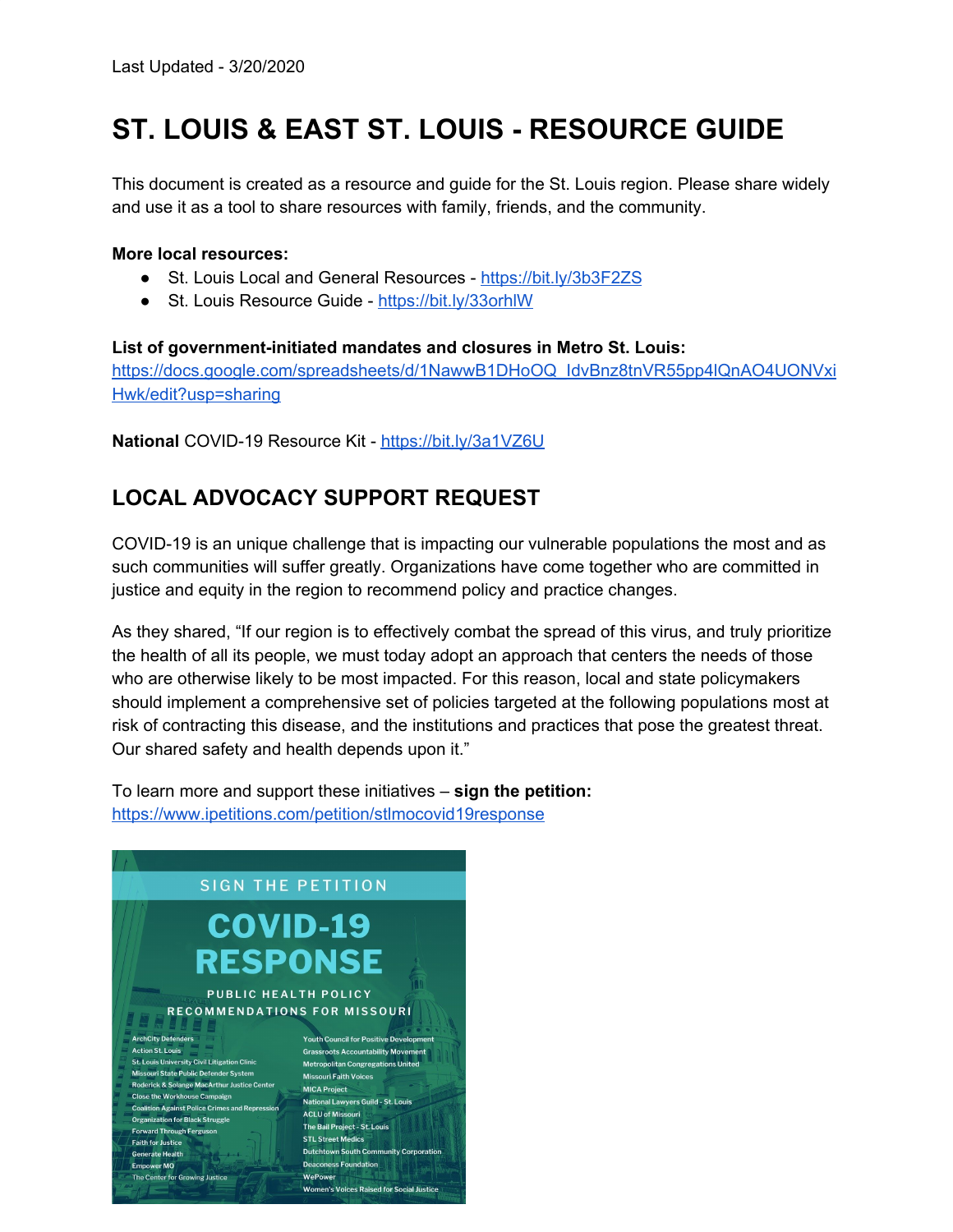# **TABLE OF CONTENTS**

| <b>LOCAL ADVOCACY SUPPORT REQUEST</b>          | 1                       |
|------------------------------------------------|-------------------------|
| <b>COUNT OF KNOWN CORONAVIRUS CASES</b>        | 3                       |
| <b>NATIONAL UPDATES</b>                        | 3                       |
| <b>ST. LOUIS, MO UPDATES</b>                   | $\overline{\mathbf{4}}$ |
| <b>EAST ST. LOUIS, IL UPDATES</b>              | 5                       |
| <b>CONTACT INFORMATION FOR RESOURCES</b>       | 6                       |
| <b>WHERE CAN I GET TESTED FOR COVID-19?</b>    | 6                       |
| <b>FUNDING SUPPORT</b>                         | $\overline{7}$          |
| <b>COVID-19 MUTUAL AID</b>                     | $\overline{7}$          |
| <b>RESOURCES BASED ON TYPE OF EMPLOYMENT</b>   | 8                       |
| <b>HEALTH</b>                                  | 9                       |
| <b>FOOD</b>                                    | 9                       |
| <b>TRANSPORTATION</b>                          | 10                      |
| <b>EDUCATION</b>                               | 11                      |
| <b>FOR STUDENTS AND PARENTS</b>                | 13                      |
| <b>INTERNET ACCESS FOR LOW-INCOME FAMILIES</b> | 15                      |
| <b>RENT</b>                                    | 15                      |
| <b>DOMESTIC VIOLENCE</b>                       | 15                      |
| <b>SELF-CARE</b>                               | 16                      |
| <b>COVID-19 MULTI-LANGUAGE SUPPORT</b>         | 17                      |
| <b>ADVOCACY OPPORTUNITY</b>                    | 17                      |
| <b>LEGAL</b>                                   | 18                      |
| <b>OTHER RESOURCES</b>                         | 18                      |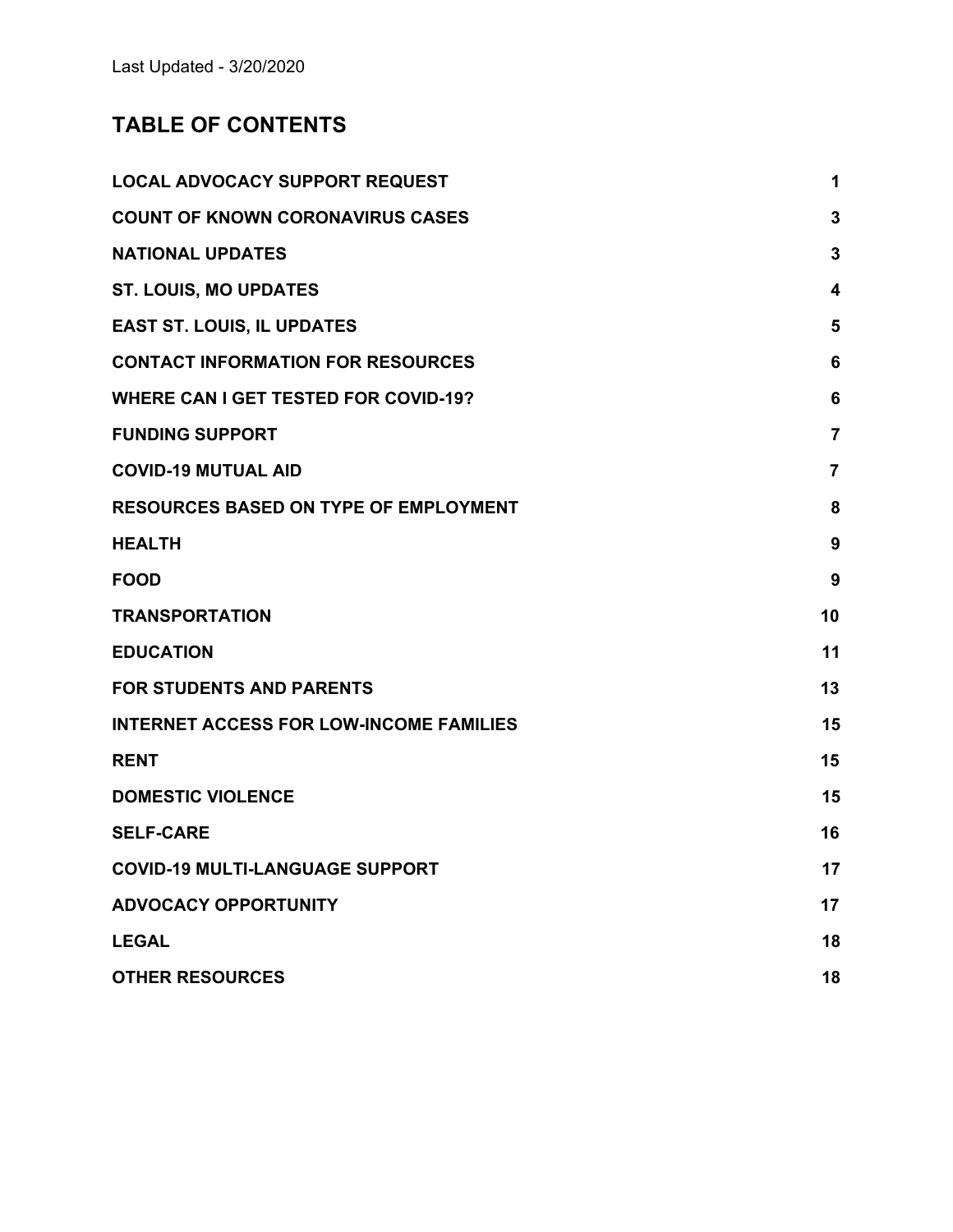**National, St. Louis, and East St. Louis updates highlight general updates that may be most commonly asked questions. For more LIVE updates this seems like a good resource from St. Louis Post Dispatch <https://bit.ly/2U59hu0>**

### <span id="page-2-0"></span>**COUNT OF KNOWN CORONAVIRUS CASES**

### **Numbers updated 11:45 a.m. Friday March 20**

**Missouri:** 1 death, 47 known cases. Cases include 10 in St. Louis [County](https://www.stltoday.com/lifestyles/health-med-fit/coronavirus/family-of-missouri-s-first-coronavirus-patient-broke-self-quarantine/article_94fe6bf6-f679-5b88-870c-18c5f79d019b.html), five in St. [Louis](https://www.stltoday.com/lifestyles/health-med-fit/st-louis-university-student-tests-positive-for-virus/article_18b24776-9a9e-5ae4-a500-f17646782180.html) city and one in St. Charles County.

**Illinois:** 4 deaths, 422 known cases. Cases include three in St. Clair [County](https://www.stltoday.com/lifestyles/health-med-fit/coronavirus/two-st-clair-county-residents-among-illinoisans-testing-positive-for/article_7640ce83-6273-54b4-85d5-5e30513207f6.html#tracking-source=home-the-latest) and one in Madison County. Gov. J.B. Pritzker announced the death total on Thursday.

**National:** At least 15,650 people in all 50 states, Washington, D.C. and Puerto Rico have tested positive for coronavirus, [according](https://www.nytimes.com/interactive/2020/us/coronavirus-us-cases.html) to a New York Times database. At least 202 patients with the virus have died.

### <span id="page-2-1"></span>**NATIONAL UPDATES**

**CDC Information <https://www.cdc.gov/coronavirus/2019-nCoV/index.html>**

**WHO Information <https://www.who.int/health-topics/coronavirus>**

**Coronavirus Support Network [http://coronavirusnetwork.org/resources/](http://coronavirusnetwork.org/resources/?fbclid=IwAR25eqXzFp7svvg6jBpcUOIZ8zaEliGFoHbNvdLmpXPHHX-eXEJGasnds3Y)**

3/20/2020

The income tax filing date has been pushed back from April 15 to July 15. The secretary of the treasury announced the decision in a tweet on Friday. Read [more.](https://www.stltoday.com/lifestyles/health-med-fit/coronavirus/income-tax-filing-deadline-moved-to-july-from-april/article_a7c35d2d-5987-5ccd-b33b-fc9521ba8f4e.html#tracking-source=home-top-story-1)

3/19/2020

New C.D.C. data showed that nearly 40 percent of hospitalized patients in the U.S. were [aged](https://nl.nytimes.com/f/newsletter/FpKJBsgH2MqgqINkvAwPYw~~/AAAAAQA~/RgRgVcc7P0T_aHR0cHM6Ly93d3cubnl0aW1lcy5jb20vMjAyMC8wMy8xOC9oZWFsdGgvY29yb25hdmlydXMteW91bmctcGVvcGxlLmh0bWw_dGU9MSZubD1tb3JuaW5nLWJyaWVmaW5nJmVtYz1lZGl0X05OX3BfMjAyMDAzMTkmc2VjdGlvbj10b3BOZXdzJmNhbXBhaWduX2lkPTkmaW5zdGFuY2VfaWQ9MTY4OTQmc2VnbWVudF9pZD0yMjM3NiZ1c2VyX2lkPTdiYjdlMmU3NDM4MmEzZTZiZGViMTYxMzVkZDEzM2IwJnJlZ2lfaWQ9MTE3ODcxNjkwdGlvbj10b3BOZXdzVwNueXRCCgAmO0JzXv1HsPNSFWVhc3RsY2hvaWNlQGdtYWlsLmNvbVgEAAAAAA~~) 20 to [54.](https://nl.nytimes.com/f/newsletter/FpKJBsgH2MqgqINkvAwPYw~~/AAAAAQA~/RgRgVcc7P0T_aHR0cHM6Ly93d3cubnl0aW1lcy5jb20vMjAyMC8wMy8xOC9oZWFsdGgvY29yb25hdmlydXMteW91bmctcGVvcGxlLmh0bWw_dGU9MSZubD1tb3JuaW5nLWJyaWVmaW5nJmVtYz1lZGl0X05OX3BfMjAyMDAzMTkmc2VjdGlvbj10b3BOZXdzJmNhbXBhaWduX2lkPTkmaW5zdGFuY2VfaWQ9MTY4OTQmc2VnbWVudF9pZD0yMjM3NiZ1c2VyX2lkPTdiYjdlMmU3NDM4MmEzZTZiZGViMTYxMzVkZDEzM2IwJnJlZ2lfaWQ9MTE3ODcxNjkwdGlvbj10b3BOZXdzVwNueXRCCgAmO0JzXv1HsPNSFWVhc3RsY2hvaWNlQGdtYWlsLmNvbVgEAAAAAA~~) But the risk of dying was significantly higher in older people.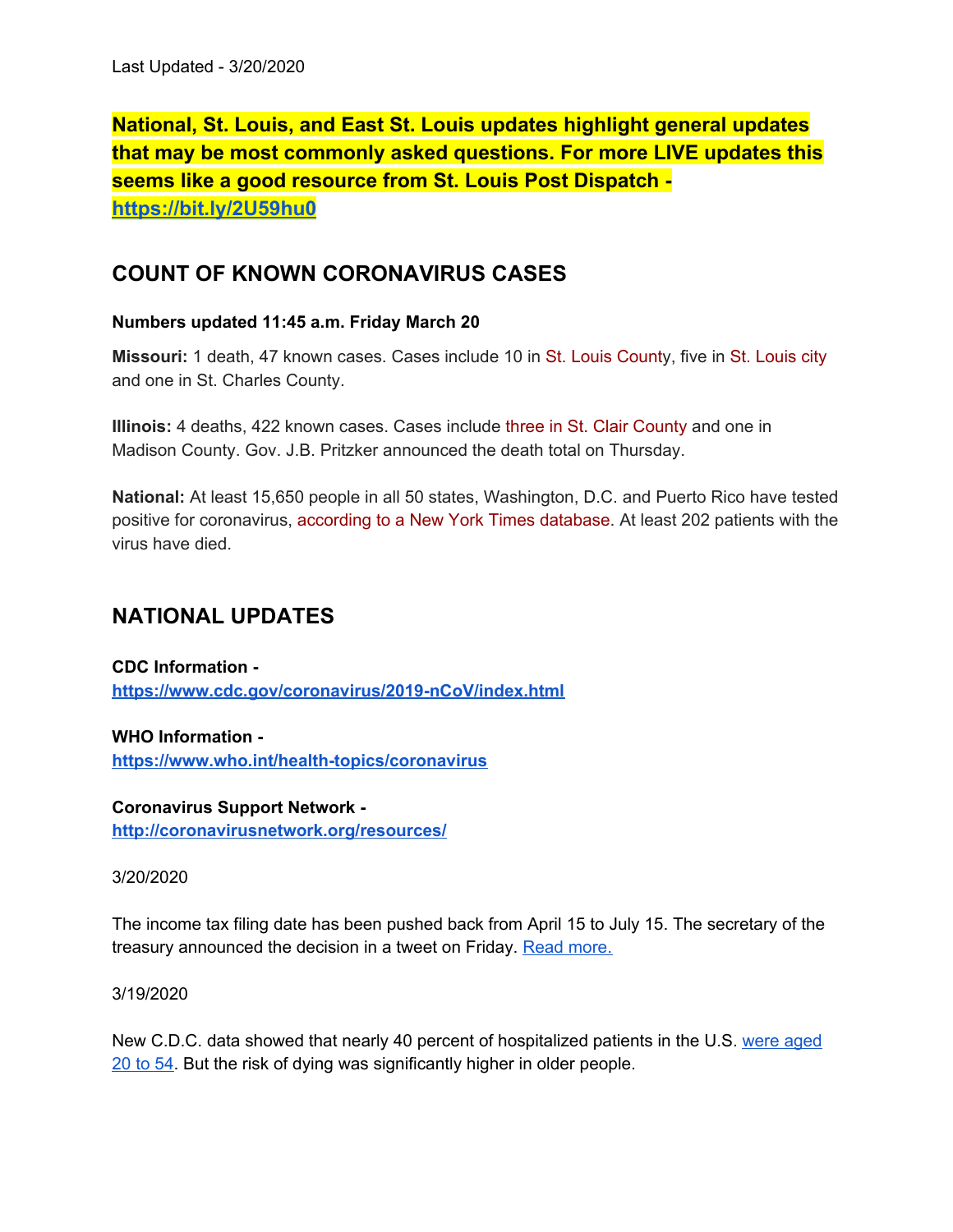### 3/18/2020

White House [announced](https://nam05.safelinks.protection.outlook.com/?url=https%3A%2F%2Fwww.hud.gov%2Fpress%2Fpress_releases_media_advisories%2FHUD_No_20_042&data=02%7C01%7Cgrace.kyung%40urbanstrategiesinc.org%7C0cbf1123d0334b37970408d7cba204be%7C6da2832e50ec45778e4645c67ea4c402%7C0%7C0%7C637201769195548217&sdata=W1qa%2BWt0xeFjGWYo4tAAUUZapuf2vaU4j61dkIRtilA%3D&reserved=0) a suspension in foreclosures and evictions for Federal Housing Administration-insured mortgages for single family properties for the next 60 days.

### 3/16/2020

White House urged the public to avoid gatherings no larger than 10 people. CDC recommends cancelling all events of 50 or more people for the next 8 weeks (March 15, 2020).

### <span id="page-3-0"></span>**ST. LOUIS, MO UPDATES**

#### 3/20/2020

St. Louis County introduced a text message service Friday for alerts with new information about the coronavirus. Read [more.](https://www.stltoday.com/lifestyles/health-med-fit/coronavirus/here-s-how-to-sign-up-for-virus-text-alerts/article_e32bb30b-3a52-59b7-b621-0814b49da2de.html) To receive alerts, text STLOUISCOALERT to 67283.

#### 3/19/2020

While jobs are drying up at restaurants, bars and many retailers, some St. Louis businesses are hiring. Schnucks and Dierbergs, for instance. Both grocery chains said they need to add workers to meet the demand created by the coronavirus pandemic. Some of the jobs will be temporary, but some could last beyond the immediate crisis. Read [more.](https://www.stltoday.com/business/local/restaurant-and-bar-jobs-dry-up-but-dierbergs-schnucks-amazon/article_0caad3ce-c34c-596c-bdba-87885b38df56.html)

#### 3/18/2020

City of St. Louis and St. Louis County is restricting the size of events and social gatherings to no more than TEN people.

#### 3/17/2020

Carry-out only: Restaurants in St. Louis County and City ending eat-in service by midnight **Thursday** 

#### 3/16/2020

Ameren Missouri - Suspends all disconnections for non-payment and forgive any late payment fees for residential and business customers

Spire has suspended disconnects and late fees until May 1 for residential and business customers.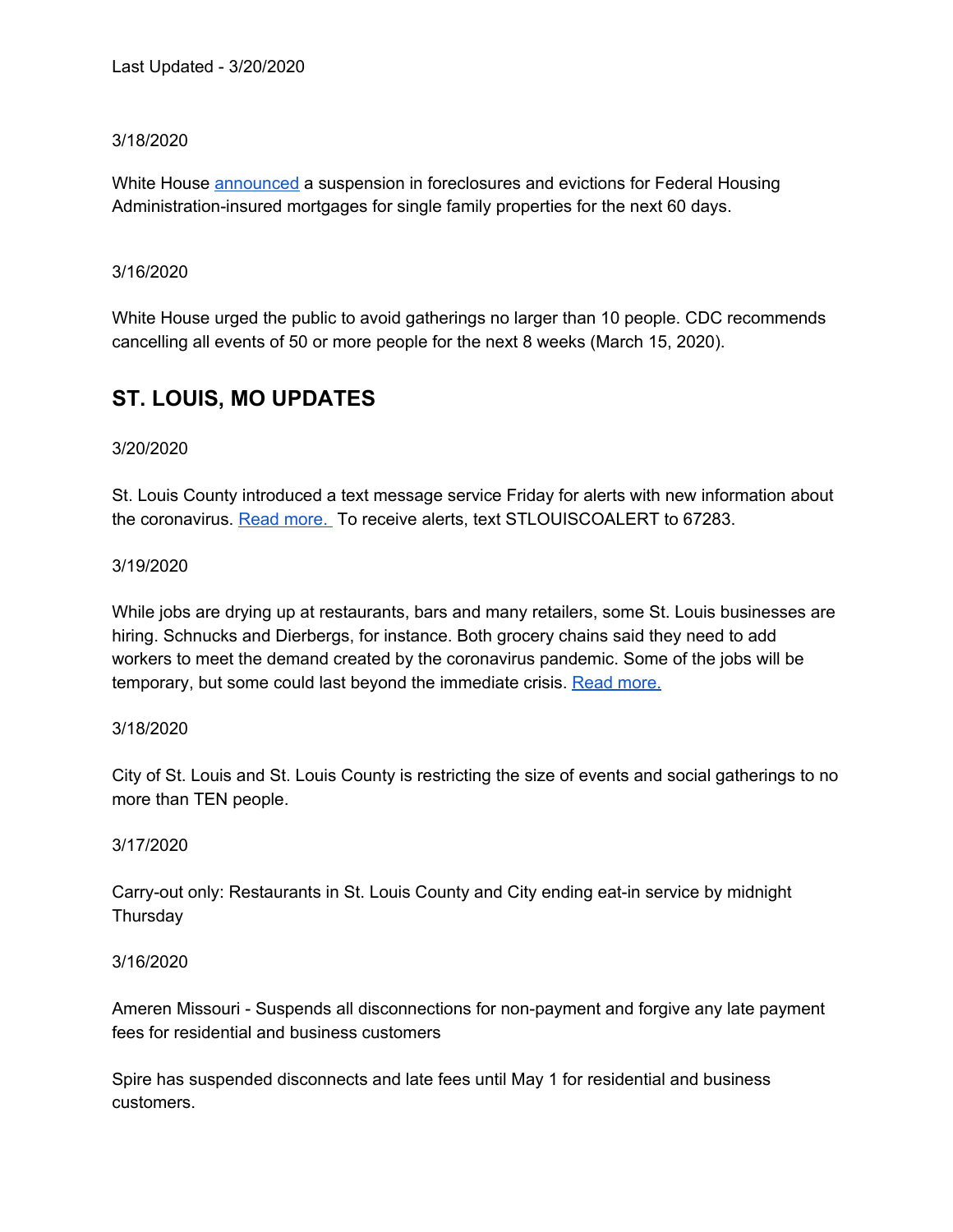St. Louis Housing Authority and Sheriff Betts - there will be a moratorium on evictions until further notice to ensure individuals can maintain access to housing. **\*note from author evictions can still occur if a judgement has already been entered - individuals should take note**

City Office of Treasurer - All tickets written today, 3/16 are voided. Parking meters will be free and no tickets will be written through April 6, 2020. Penalties will be frozen through April 15, 2020.

St. Louis County Housing Authority confirmed there will be no eviction proceedings in public housing for at least the next 30 days. **\*note from author - evictions can still occur if a judgement has already been entered - individuals should take note**

All scheduled events and social gatherings with more than 50 people in attendance are prohibited in St. Louis City, St. Louis County, St. Charles County, St. Clair County, and Madison County.

Recommended that by March 18, all public, private, charter, and parochial schools in St. Louis City, St. Louis County, St. Charles County, St. Clair County, and Madison County close until further notice. Decision reevaluated by April 3.

# <span id="page-4-0"></span>**EAST ST. LOUIS, IL UPDATES**

### 3/19/2020

While jobs are drying up at restaurants, bars and many retailers, some St. Louis businesses are hiring. Schnucks and Dierbergs, for instance. Both grocery chains said they need to add workers to meet the demand created by the coronavirus pandemic. Some of the jobs will be temporary, but some could last beyond the immediate crisis. Read [more.](https://www.stltoday.com/business/local/restaurant-and-bar-jobs-dry-up-but-dierbergs-schnucks-amazon/article_0caad3ce-c34c-596c-bdba-87885b38df56.html)

#### 3/18/2020

Bus fares in Madison County will be suspended starting Wednesday to eliminate the passing of cash, tokens and bus passes between passengers and drivers, according to Madison County Transit. Also included are the transit's runabout paratransit services for elderly and disabled riders.

#### 3/16/2020

Ameren Illinois - Suspends all disconnections for non-payment and forgive any late payment fees for residential and business customers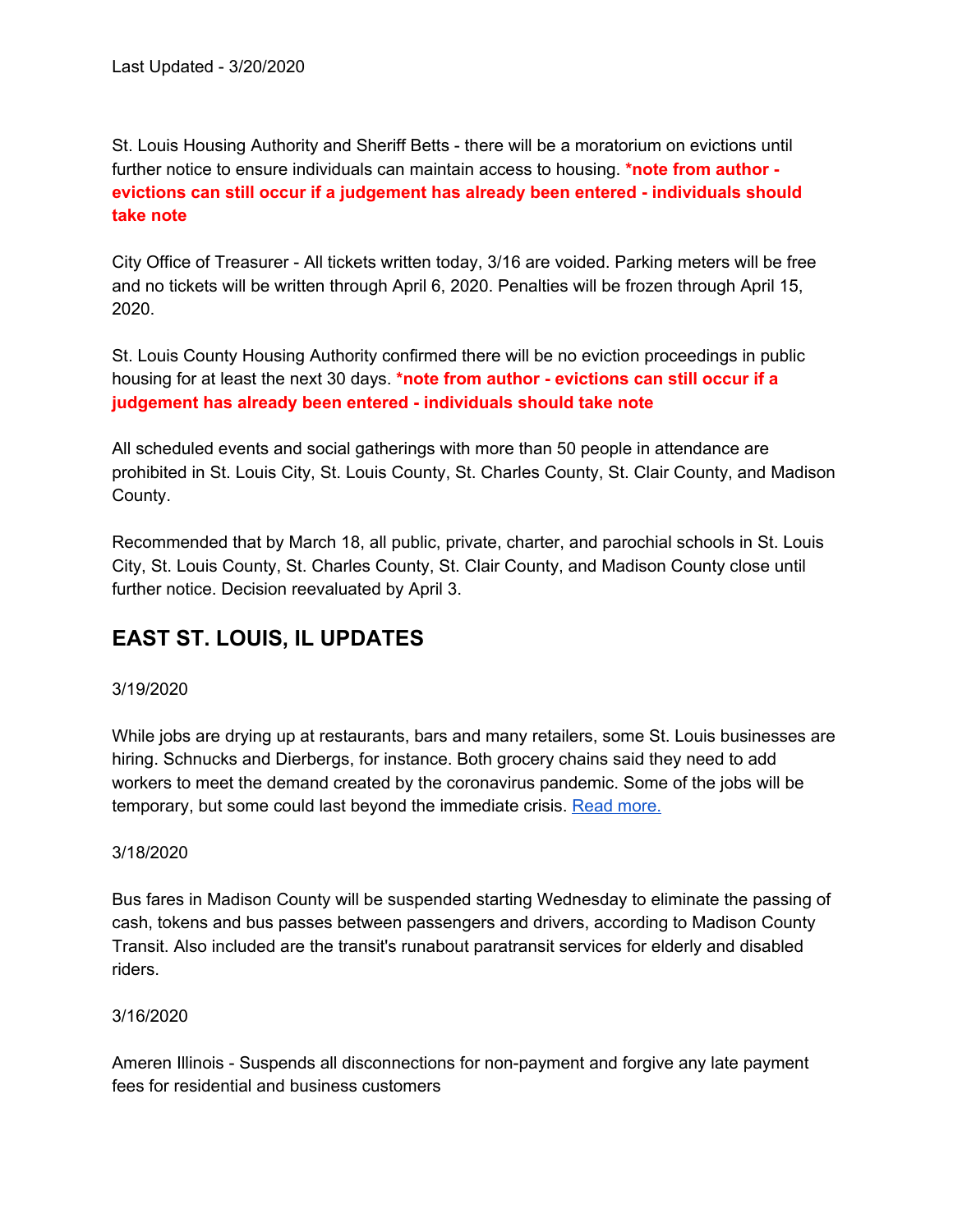All scheduled events and social gatherings with more than 50 people in attendance are prohibited in St. Louis City, St. Louis County, St. Charles County, St. Clair County, and Madison County.

Recommended that by March 18, all public, private, charter, and parochial schools in St. Louis City, St. Louis County, St. Charles County, St. Clair County, and Madison County close until further notice. Decision reevaluated by April 3.

# <span id="page-5-0"></span>**CONTACT INFORMATION FOR RESOURCES**

**Missouri residents:** For general questions about COVID-19 and Missouri's response, contact 877-435-8411 or visit [health.mo.gov.](https://nam05.safelinks.protection.outlook.com/?url=http%3A%2F%2Fclick.stlunitedway.net%2F%3Fqs%3D85bd37e5c1a0d364d50dcb5d137a6febc40748e634099b4998eeafd9ceae277c0491e7eee38b27055953c7761422b6eaa076e36f5f1a86f0&data=02%7C01%7Cgrace.kyung%40urbanstrategiesinc.org%7C6b0e40036b074cfe3a9408d7c9dc695f%7C6da2832e50ec45778e4645c67ea4c402%7C0%7C0%7C637199820808931463&sdata=CuAxbY3Z4vVdbTJUi15cNHtF%2FlVDWHqx0VK5C95dyBg%3D&reserved=0)

**St. Louis City:** For general questions, contact City of St. Louis Department of Health - 314-657-1499 or visit

[https://www.stlouis-mo.gov/government/departments/health/communicable-disease/covid-19/ind](https://www.stlouis-mo.gov/government/departments/health/communicable-disease/covid-19/index.cfm) [ex.cfm](https://www.stlouis-mo.gov/government/departments/health/communicable-disease/covid-19/index.cfm)

**St. Louis County:** For general questions, contact the St. Louis County COVID-19 Hotline 24/7 314-615-2660 or visit [www.stlcorona.com](https://stlcorona.com/)

**Illinois residents:** For general questions about COVID-19 and Illinois' response, contact 1-800-889-3931 or visi[t](https://nam05.safelinks.protection.outlook.com/?url=http%3A%2F%2Fclick.stlunitedway.net%2F%3Fqs%3D85bd37e5c1a0d3644e15df8053996646c54961a482adfc063b2dfd1c8f1ede7ff5836d901d349d4376b8d39efcb19d31ccf43babf2c3698d&data=02%7C01%7Cgrace.kyung%40urbanstrategiesinc.org%7C6b0e40036b074cfe3a9408d7c9dc695f%7C6da2832e50ec45778e4645c67ea4c402%7C0%7C0%7C637199820808931463&sdata=UKiBgrk8elkUA3pizD%2BRF4TI1I4DRQQ1knOmNZ4kWKw%3D&reserved=0) [dph.illinois.gov](https://nam05.safelinks.protection.outlook.com/?url=http%3A%2F%2Fclick.stlunitedway.net%2F%3Fqs%3D85bd37e5c1a0d3644e15df8053996646c54961a482adfc063b2dfd1c8f1ede7ff5836d901d349d4376b8d39efcb19d31ccf43babf2c3698d&data=02%7C01%7Cgrace.kyung%40urbanstrategiesinc.org%7C6b0e40036b074cfe3a9408d7c9dc695f%7C6da2832e50ec45778e4645c67ea4c402%7C0%7C0%7C637199820808931463&sdata=UKiBgrk8elkUA3pizD%2BRF4TI1I4DRQQ1knOmNZ4kWKw%3D&reserved=0).

**St. Clair County:** For updated information visit <https://www.facebook.com/stclaircoilema/> or additional information can be found here <http://www.co.st-clair.il.us/publicNotices/Pages/default.aspx>

### **United Way 2-1-1**

The United Way 2-1-1 Navigation Center - The community response team is continuously monitoring local and national resources available and updating our resource database. You can find more information on available resource[s](https://nam05.safelinks.protection.outlook.com/?url=http%3A%2F%2Fclick.stlunitedway.net%2F%3Fqs%3D85bd37e5c1a0d364cbf4977d98a9abea4bdadb861d04b02ce3bcf8bc2898d13d6466bdd546030006f3d42aea937d24e1c003443cba1fe7cc&data=02%7C01%7Cgrace.kyung%40urbanstrategiesinc.org%7C6b0e40036b074cfe3a9408d7c9dc695f%7C6da2832e50ec45778e4645c67ea4c402%7C0%7C0%7C637199820808941416&sdata=SPwJ7xFxAJYAK9gT48LMlwij%2B4lAXM%2F5MJH4SlP%2FgqA%3D&reserved=0) [here](https://nam05.safelinks.protection.outlook.com/?url=http%3A%2F%2Fclick.stlunitedway.net%2F%3Fqs%3D85bd37e5c1a0d364cbf4977d98a9abea4bdadb861d04b02ce3bcf8bc2898d13d6466bdd546030006f3d42aea937d24e1c003443cba1fe7cc&data=02%7C01%7Cgrace.kyung%40urbanstrategiesinc.org%7C6b0e40036b074cfe3a9408d7c9dc695f%7C6da2832e50ec45778e4645c67ea4c402%7C0%7C0%7C637199820808941416&sdata=SPwJ7xFxAJYAK9gT48LMlwij%2B4lAXM%2F5MJH4SlP%2FgqA%3D&reserved=0) or dial 2-1-1 for assistance

# <span id="page-5-1"></span>**WHERE CAN I GET TESTED FOR COVID-19?**

### **Mercy Clinic**

- Mercy Virtual Care Center, 15740 S. Outer Forty Road in Chesterfield, Missouri.
- [https://www.mercy.net/newsroom/2020-03-04/mercy-responds-to-novel-coronavirus-covi](https://www.mercy.net/newsroom/2020-03-04/mercy-responds-to-novel-coronavirus-covid19/) [d19/](https://www.mercy.net/newsroom/2020-03-04/mercy-responds-to-novel-coronavirus-covid19/)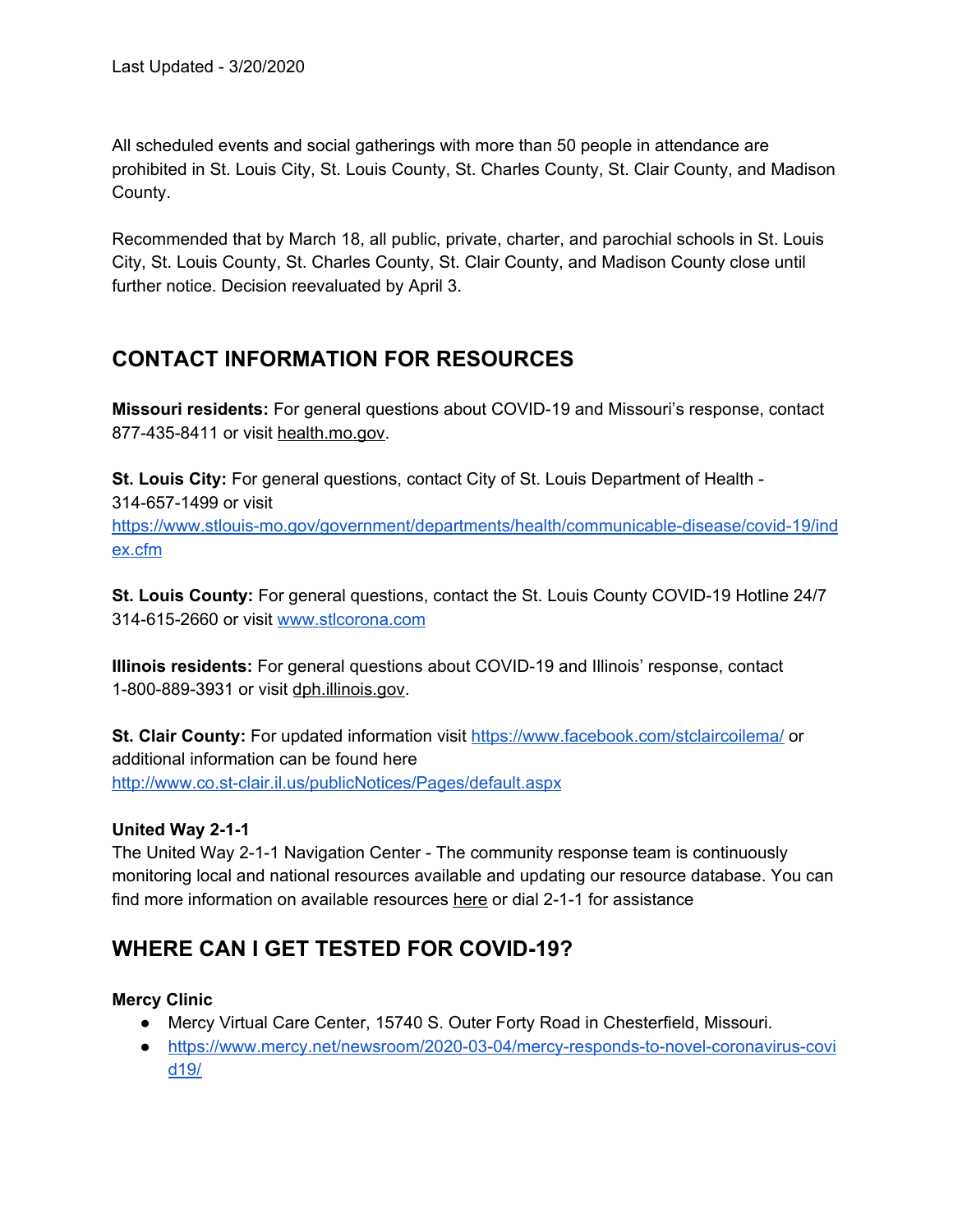### **SSM Health**

- SSM Health opening 5 [COVID-19](https://www.ksdk.com/article/news/health/coronavirus/coronavirus-testing-ssm-health-sites/63-477e82d3-b0a5-443d-a0e1-a372b957aa6b) testing locations in the region
- Anyone interested in the virtual screenings can click [here](https://ssmhealth.zipnosis.com/?_ga=2.174444778.95371113.1584404904-1989346900.1584404904) to learn more.

### **Memorial Hospital**

- "Memorial Hospital, in cooperation with the St. Clair County Health Department, Thursday opened the Metro East's first drive-through COVID-19 testing sample collection site. All patients must first get a referral from their primary care doctor who will screen them for testing in order to be tested at the site. As of Thursday, only people who had a fever or respiratory symptoms and had been in contact with someone with COVID-19 or had those symptoms and has travelled to an area with a known large outbreak were eligible for testing in Illinois. The site will be open seven days a week from noon to 6 p.m. at 4000 North Illinois Lane in Swansea, the former location of Siteman Cancer Center.The samples collected at the site will then be sent to an Illinois Department of Public Health's laboratory for analysis." - reported by St. Louis Post-Dispatch
- <https://www.bjc.org/coronavirus>

### <span id="page-6-0"></span>**FUNDING SUPPORT**

### **● COVID-19 Regional Response Fund**

- **○** <https://stlgives.org/covid19/>
- **○** A coalition of philanthropic and chamber organizations brought together by the St. Louis Community Foundation have created the COVID-19 Regional Response Fund, foundation officials announced today. The fund will be used to direct resources to regional nonprofits that are working with local communities disproportionately affected by the coronavirus crisis and its economic fallout.

# <span id="page-6-1"></span>**COVID-19 MUTUAL AID**

### **NATIONAL RESOURCE**

- **● AOC Mutual Aid Tool Kit**
	- <https://act.ocasiocortez.com/go/2912?t=2&akid=774%2E184652%2EK-UXBa>
- **● COVID-19 Mutual Aid & Advocacy Resources**
	- This editable document is meant to be a resource for people looking out for themselves and their communities through personal preparation, collective care, mutual aid and advocacy.
	- [https://docs.google.com/document/d/1dpMzMzsA83jbVEXS8m7QKOtK4nj6gIUk1](https://docs.google.com/document/d/1dpMzMzsA83jbVEXS8m7QKOtK4nj6gIUk1U1t6P4wShY/edit?fbclid=IwAR2AAxtC-PRDQc1mUmX3yNTT7wsgCLjGBbjUVpK578owu3_hecKcfAkATfE) [U1t6P4wShY/edit?fbclid=IwAR2AAxtC-PRDQc1mUmX3yNTT7wsgCLjGBbjUVp](https://docs.google.com/document/d/1dpMzMzsA83jbVEXS8m7QKOtK4nj6gIUk1U1t6P4wShY/edit?fbclid=IwAR2AAxtC-PRDQc1mUmX3yNTT7wsgCLjGBbjUVpK578owu3_hecKcfAkATfE) [K578owu3\\_hecKcfAkATfE](https://docs.google.com/document/d/1dpMzMzsA83jbVEXS8m7QKOtK4nj6gIUk1U1t6P4wShY/edit?fbclid=IwAR2AAxtC-PRDQc1mUmX3yNTT7wsgCLjGBbjUVpK578owu3_hecKcfAkATfE)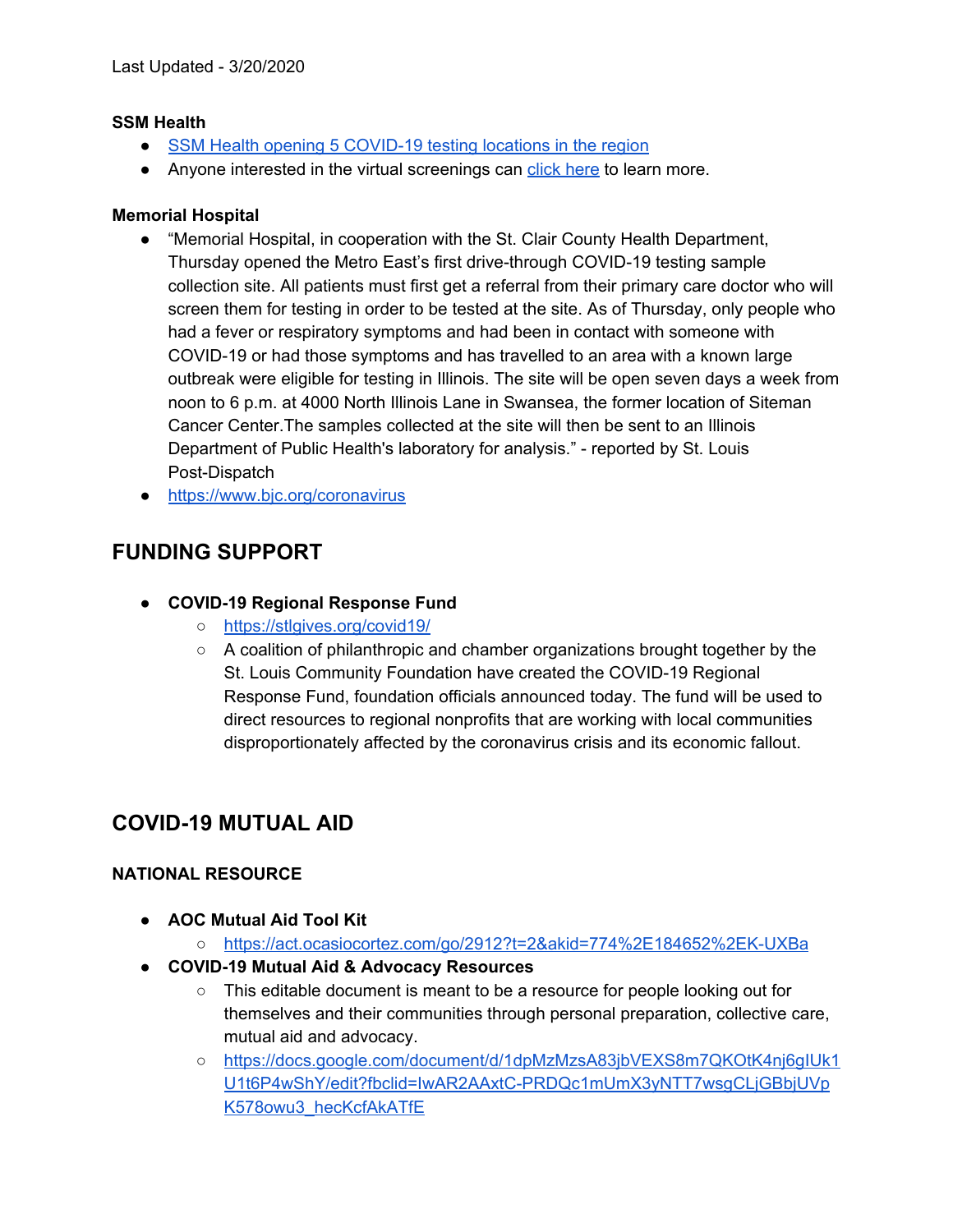- **● COVID-19 Mutual Aid Fund for LGBTQI+ BIPOC Folks**
	- <https://www.gofundme.com/f/covid19-relief-fund-for-lgbtqi-bipoc-folks>
- **● Service Workers Mutual Aid Fund**
	- Request financial support and fulfill requests for service workers
	- <https://www.paypal.com/pools/c/8nqac5Dh6w>

### **LOCAL RESOURCE**

- **● STL COVID Mutual Aid**
	- For financial aid follow this link: [bit.ly/stlcovidfund](https://bit.ly/stlcovidfund?fbclid=IwAR1pbRdXfItYXaon3kyYgKDAllzxWTAnp3i9rLMP7X7Agh9e1hjKTx6UMgY)
	- For other aid follow this link: [bit.ly/stlcovid](https://bit.ly/stlcovid?fbclid=IwAR0PWlHB85rFf0Th2cLYqZkKELgijQKJjpzOouUwp6M2oBeXDAcortsdkAk)
- **● STL Quarantine Support**
	- Their aim is to run errands like grocery shopping and picking up medications and delivering those items so vulnerable and sick people don't have to leave their homes. We hope this will have a positive impact on public and individual health.
	- $\circ$  If you are quarantining, or need to begin quarantining, please fill out this form[:](https://tinyurl.com/STLQSintake?fbclid=IwAR3dHDrhi9r2a1bW3-jRNv7gCRQ7qwl2hFQxWycTe_Q7btM8I71LzsFO-dI) : [https://tinyurl.com/STLQSintake](https://tinyurl.com/STLQSintake?fbclid=IwAR3dHDrhi9r2a1bW3-jRNv7gCRQ7qwl2hFQxWycTe_Q7btM8I71LzsFO-dI) and a volunteer will contact you soon to discuss your needs and arrange for deliveries.
	- If you're interested in volunteering fill out this form[:](https://tinyurl.com/STLQSvolunteer?fbclid=IwAR0lVP3_PvT2LurO45O8uxoWV3BaVRriQyohhH1VqbuvZlGHXVP-DN51Tm8) [https://tinyurl.com/STLQSvolunteer](https://tinyurl.com/STLQSvolunteer?fbclid=IwAR0lVP3_PvT2LurO45O8uxoWV3BaVRriQyohhH1VqbuvZlGHXVP-DN51Tm8) and someone will reach out with how you can help.
	- Please note, while volunteers will follow CDC quidelines on hand-washing and social distancing, we will not be attempting to sanitize any of the goods delivered. Participants should understand that delivered goods are coming straight from the grocery store, and should take necessary actions once the goods arrive to keep themselves and their families safe.

# <span id="page-7-0"></span>**RESOURCES BASED ON TYPE OF EMPLOYMENT**

- For resources for **freelance artists**, click *[here](https://covid19freelanceartistresource.wordpress.com/?fbclid=IwAR2h6cN5HPapOjYZoLocJ7ydEEx34_0Hy_Bp2K_jblFmSKUQ1uNM3j1X3Cs)*!
- For resources for **bartenders**, click *[here](https://www.usbgfoundation.org/beap?fbclid=IwAR3dQlMeJsntGhpWvUi3rWUnkHWQCIL97gG9yqQdG9degTQ_Yxr6YkCqL7I)*!
- **● Service workers**
	- One Fair Wage Emergency Fund
		- Providing free, cash assistance to restaurant workers, delivery drivers and other tipped workers and service workers — who are seeing their income decline during this disaster, or aren't able to work because of quarantines or other health concerns.
		- <https://ofwemergencyfund.org/help>
	- Service Workers Mutual Aid Fund
		- Request financial support and fulfill requests for service workers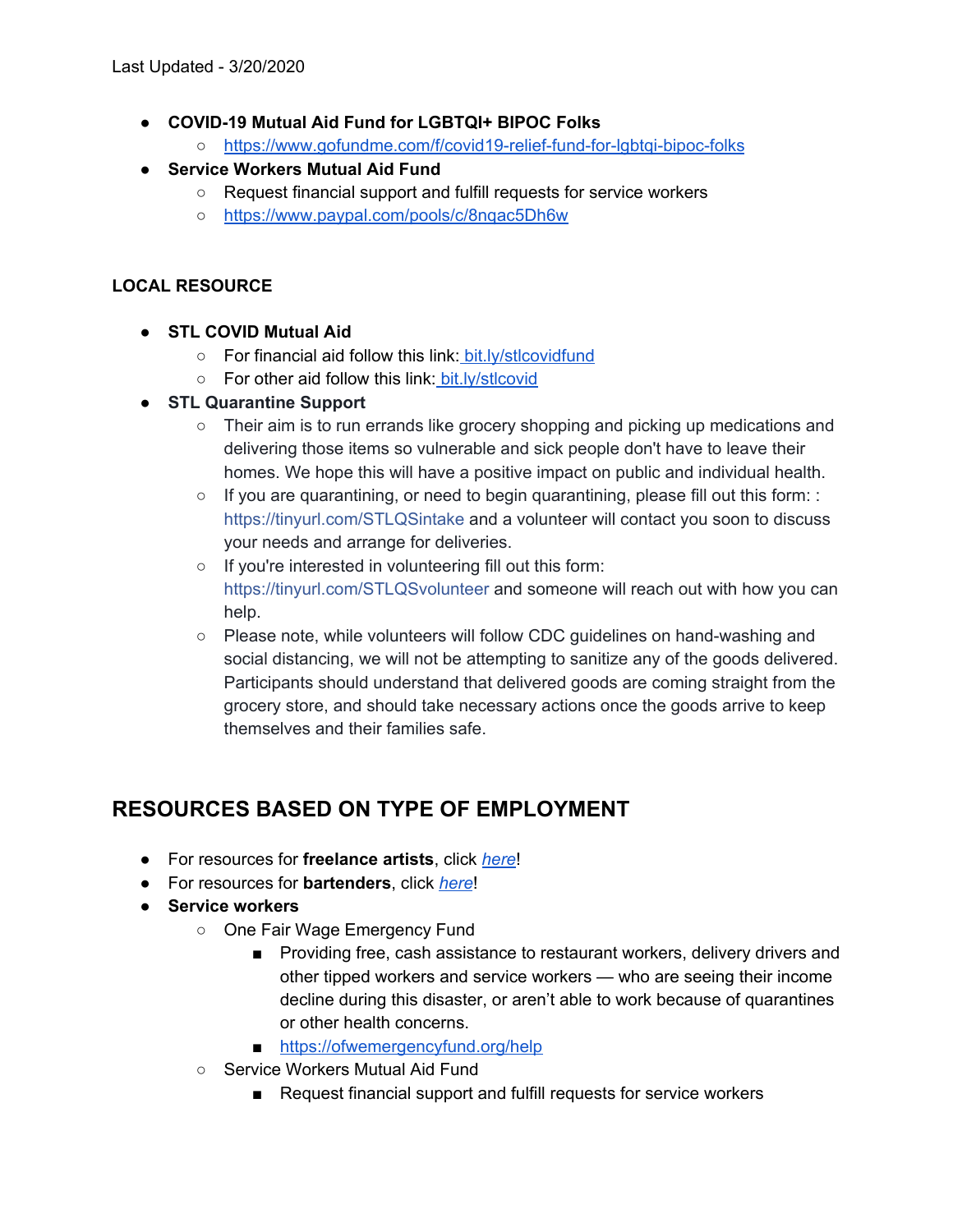- <https://www.paypal.com/pools/c/8nqac5Dh6w>
- **● Childcare for Healthcare Workers**
	- <https://www.hcwchildcareco-op.com/st-louis-hcw/>
- Resources from **banks to customers**, [https://www.forbes.com/sites/advisor/2020/03/12/list-of-banks-offering-relief-to-customer](https://www.forbes.com/sites/advisor/2020/03/12/list-of-banks-offering-relief-to-customers-affected-by-coronavirus/#7e90318d3ee3) [s-affected-by-coronavirus/#7e90318d3ee3](https://www.forbes.com/sites/advisor/2020/03/12/list-of-banks-offering-relief-to-customers-affected-by-coronavirus/#7e90318d3ee3)
- **Emergency Assistance Fund**
	- We help corporations make emergency hardship grants for their employees when they face unexpected and unavoidable financial hardships or disasters.
	- <https://emergencyassistancefdn.org/>

# <span id="page-8-0"></span>**HEALTH**

- CDC COVID-19 Prevention & Treatment
	- [https://www.cdc.gov/coronavirus/2019-ncov/prepare/prevention.html?CDC\\_AA\\_r](https://www.cdc.gov/coronavirus/2019-ncov/prepare/prevention.html?CDC_AA_refVal=https%3A%2F%2Fwww.cdc.gov%2Fcoronavirus%2F2019-ncov%2Fprotect%2Fprevent.html) [efVal=https%3A%2F%2Fwww.cdc.gov%2Fcoronavirus%2F2019-ncov%2Fprotec](https://www.cdc.gov/coronavirus/2019-ncov/prepare/prevention.html?CDC_AA_refVal=https%3A%2F%2Fwww.cdc.gov%2Fcoronavirus%2F2019-ncov%2Fprotect%2Fprevent.html) [t%2Fprevent.html](https://www.cdc.gov/coronavirus/2019-ncov/prepare/prevention.html?CDC_AA_refVal=https%3A%2F%2Fwww.cdc.gov%2Fcoronavirus%2F2019-ncov%2Fprotect%2Fprevent.html)
- CDC Handwashing
	- <https://www.cdc.gov/handwashing/>
- Harm Reduction
	- Safer Drug Use During the COVID-19 Outbreak
		- [https://drive.google.com/file/d/1L7BsIaZtYHyd5aK\\_wpCktfEBrb2dmiN\\_/vi](https://drive.google.com/file/d/1L7BsIaZtYHyd5aK_wpCktfEBrb2dmiN_/view?fbclid=IwAR3wsJqMP318w3Yyyx9C-Gu4cmyrnvSj_A-x6a2K0XrpP44iReUa1_Tbgcg) [ew?fbclid=IwAR3wsJqMP318w3Yyyx9C-Gu4cmyrnvSj\\_A-x6a2K0XrpP44i](https://drive.google.com/file/d/1L7BsIaZtYHyd5aK_wpCktfEBrb2dmiN_/view?fbclid=IwAR3wsJqMP318w3Yyyx9C-Gu4cmyrnvSj_A-x6a2K0XrpP44iReUa1_Tbgcg) [ReUa1\\_Tbgcg](https://drive.google.com/file/d/1L7BsIaZtYHyd5aK_wpCktfEBrb2dmiN_/view?fbclid=IwAR3wsJqMP318w3Yyyx9C-Gu4cmyrnvSj_A-x6a2K0XrpP44iReUa1_Tbgcg)
	- COVID-19 Guidance for People Who Use Drugs and Harm Reduction Programs
		- [https://harmreduction.org/miscellaneous/covid-19-guidance-for-people-wh](https://harmreduction.org/miscellaneous/covid-19-guidance-for-people-who-use-drugs-and-harm-reduction-programs/?fbclid=IwAR3JNmEOmjUkGwBSe8wUTtt9_E3vZnP1zhMegnyb1p54LYX1svJLg_uo-zQ) [o-use-drugs-and-harm-reduction-programs/?fbclid=IwAR3JNmEOmjUkG](https://harmreduction.org/miscellaneous/covid-19-guidance-for-people-who-use-drugs-and-harm-reduction-programs/?fbclid=IwAR3JNmEOmjUkGwBSe8wUTtt9_E3vZnP1zhMegnyb1p54LYX1svJLg_uo-zQ) [wBSe8wUTtt9\\_E3vZnP1zhMegnyb1p54LYX1svJLg\\_uo-zQ](https://harmreduction.org/miscellaneous/covid-19-guidance-for-people-who-use-drugs-and-harm-reduction-programs/?fbclid=IwAR3JNmEOmjUkGwBSe8wUTtt9_E3vZnP1zhMegnyb1p54LYX1svJLg_uo-zQ)
- Food Handling During Outbreak
	- [https://docs.google.com/document/d/166WOC-scrbYYuObsls6zvrigWd3y5VxaQ](https://docs.google.com/document/d/166WOC-scrbYYuObsls6zvrigWd3y5VxaQGhPEyikbRI/edit?fbclid=IwAR3NVhHR54-p9cHa7o65lPDioD9pancEWNblxLEYuN1w1mIa-6PqN9fUhEc) [GhPEyikbRI/edit?fbclid=IwAR3NVhHR54-p9cHa7o65lPDioD9pancEWNblxLEYu](https://docs.google.com/document/d/166WOC-scrbYYuObsls6zvrigWd3y5VxaQGhPEyikbRI/edit?fbclid=IwAR3NVhHR54-p9cHa7o65lPDioD9pancEWNblxLEYuN1w1mIa-6PqN9fUhEc) [N1w1mIa-6PqN9fUhEc](https://docs.google.com/document/d/166WOC-scrbYYuObsls6zvrigWd3y5VxaQGhPEyikbRI/edit?fbclid=IwAR3NVhHR54-p9cHa7o65lPDioD9pancEWNblxLEYuN1w1mIa-6PqN9fUhEc)

# <span id="page-8-1"></span>**FOOD**

- All Our Kids
	- $\circ$  This site will serve as a collaborative effort to ensure all students in the St. The Louis region will continue to have access to healthy, nutritious meals.
	- [https://sites.google.com/rsdmo.org/allourkids/home?authuser=0&fbclid=IwAR2m](https://sites.google.com/rsdmo.org/allourkids/home?authuser=0&fbclid=IwAR2mGONP8dLEIqXFi-128l8TZjYcZSInZz8WfArZiUa-yubDjJq2j6Hsz-w) [GONP8dLEIqXFi-128l8TZjYcZSInZz8WfArZiUa-yubDjJq2j6Hsz-w](https://sites.google.com/rsdmo.org/allourkids/home?authuser=0&fbclid=IwAR2mGONP8dLEIqXFi-128l8TZjYcZSInZz8WfArZiUa-yubDjJq2j6Hsz-w)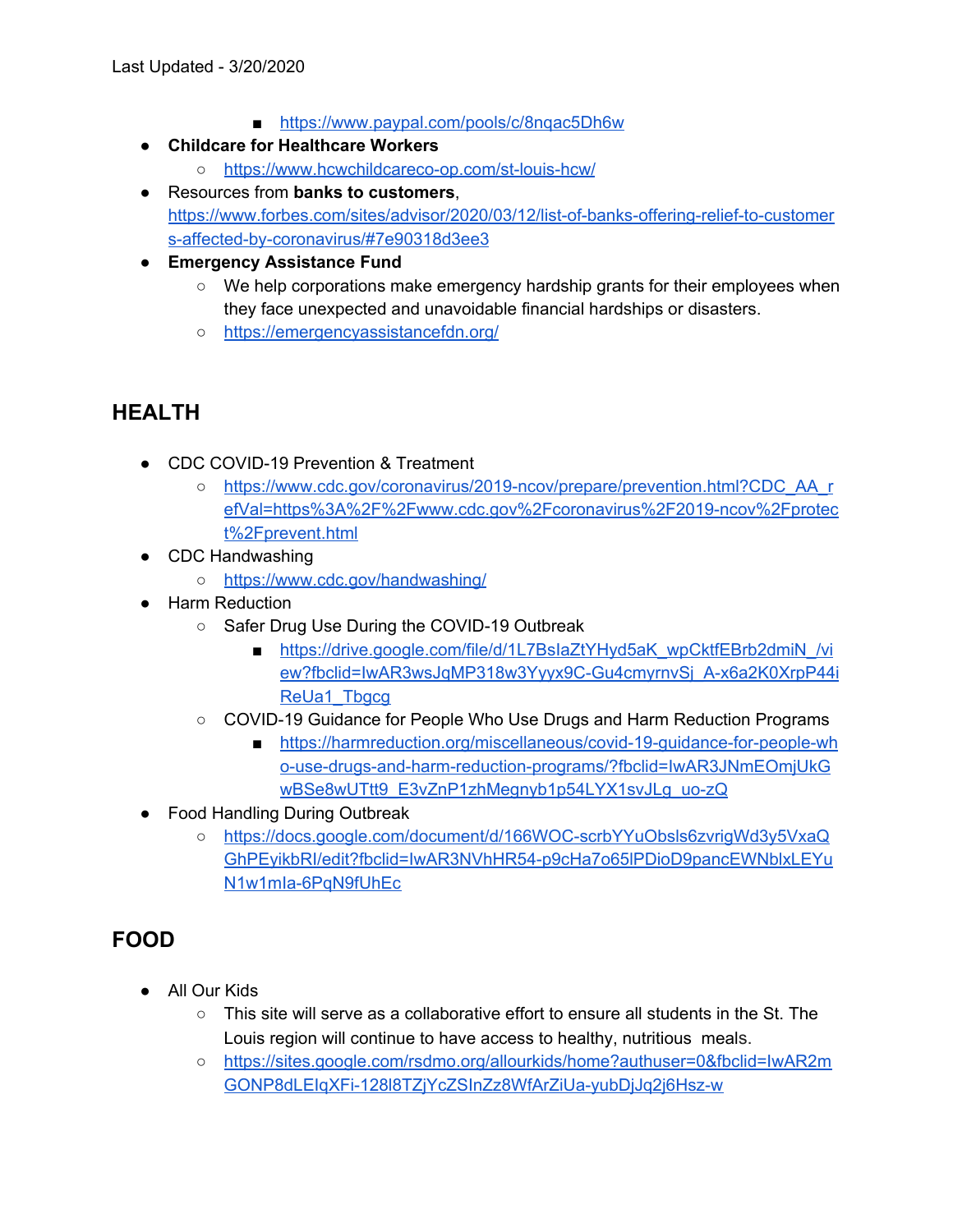- Known & Grown STL
	- Posting regularly about what farmers markets, stores, and farmer stores, and delivery options are available
	- [https://docs.google.com/spreadsheets/d/1NfE4znaAW7yqodIaZGF-xbKKrMaFkW](https://docs.google.com/spreadsheets/d/1NfE4znaAW7yqodIaZGF-xbKKrMaFkWa5AxRvfyTSg00/edit?fbclid=IwAR1lkQkdSDsTPv0l8er8X0th8SlxQKdlZYlyI7inSMrlYPxG3WHdQ0nwV48#gid=0) [a5AxRvfyTSg00/edit?fbclid=IwAR1lkQkdSDsTPv0l8er8X0th8SlxQKdlZYlyI7inSM](https://docs.google.com/spreadsheets/d/1NfE4znaAW7yqodIaZGF-xbKKrMaFkWa5AxRvfyTSg00/edit?fbclid=IwAR1lkQkdSDsTPv0l8er8X0th8SlxQKdlZYlyI7inSMrlYPxG3WHdQ0nwV48#gid=0) [rlYPxG3WHdQ0nwV48#gid=0](https://docs.google.com/spreadsheets/d/1NfE4znaAW7yqodIaZGF-xbKKrMaFkWa5AxRvfyTSg00/edit?fbclid=IwAR1lkQkdSDsTPv0l8er8X0th8SlxQKdlZYlyI7inSMrlYPxG3WHdQ0nwV48#gid=0)
- Fields Foods
	- From 7am-8am is offering shopping only for people ages 60+
	- [https://www.ksdk.com/article/news/health/coronavirus/fields-foods-shopping-60-ol](https://www.ksdk.com/article/news/health/coronavirus/fields-foods-shopping-60-older-coronavirus-at-risk/63-17a39454-3d9e-4653-91ee-8964e9f99f0b?fbclid=IwAR2mElkOIfTiH2Hr9PGZ0Q9r_1tcOQ4wEEmBdNd7brqJcFnhE3VJa4ldh10) [der-coronavirus-at-risk/63-17a39454-3d9e-4653-91ee-8964e9f99f0b?fbclid=IwA](https://www.ksdk.com/article/news/health/coronavirus/fields-foods-shopping-60-older-coronavirus-at-risk/63-17a39454-3d9e-4653-91ee-8964e9f99f0b?fbclid=IwAR2mElkOIfTiH2Hr9PGZ0Q9r_1tcOQ4wEEmBdNd7brqJcFnhE3VJa4ldh10) [R2mElkOIfTiH2Hr9PGZ0Q9r\\_1tcOQ4wEEmBdNd7brqJcFnhE3VJa4ldh10](https://www.ksdk.com/article/news/health/coronavirus/fields-foods-shopping-60-older-coronavirus-at-risk/63-17a39454-3d9e-4653-91ee-8964e9f99f0b?fbclid=IwAR2mElkOIfTiH2Hr9PGZ0Q9r_1tcOQ4wEEmBdNd7brqJcFnhE3VJa4ldh10)
- Schnucks
	- Beginning on Wednesday, March 18 and continuing indefinitely, Schnucks is reserving the first hour of each day – from 6 AM to 7 AM – for shopping by seniors aged 60 and above, and for those who are most at risk of COVID-19.
	- [https://nourish.schnucks.com/schnucks-store-status/?fbclid=IwAR1KuOUxp1iEA](https://nourish.schnucks.com/schnucks-store-status/?fbclid=IwAR1KuOUxp1iEAGSIQCWwU228mMOe0LmquIZkCohLHYOnTZl6jEJ0chVBJjU) [GSIQCWwU228mMOe0LmquIZkCohLHYOnTZl6jEJ0chVBJjU](https://nourish.schnucks.com/schnucks-store-status/?fbclid=IwAR1KuOUxp1iEAGSIQCWwU228mMOe0LmquIZkCohLHYOnTZl6jEJ0chVBJjU)
- Dierbergs
	- $\circ$  Reserve 8am 9am each day for those shoppers who are at a higher risk of severe illness by COVID-19, which includes older adults (60+) and individuals who have compromised immune systems.
	- [https://www.facebook.com/Dierbergs/photos/a.243022930297/101631948434952](https://www.facebook.com/Dierbergs/photos/a.243022930297/10163194843495298/) [98/](https://www.facebook.com/Dierbergs/photos/a.243022930297/10163194843495298/)
- Crazy Bowls & Wraps offering free meals to local kids impacted by school closures
	- [https://www.kmov.com/news/crazy-bowls-wraps-offering-free-meals-to-local-kids](https://www.kmov.com/news/crazy-bowls-wraps-offering-free-meals-to-local-kids-impacted/article_629d436e-66e7-11ea-ab0c-93a12f3e5e20.html?fbclid=IwAR1L9oq-wBBsMSB6lp1kuaIIGpkTPEpN9kZK5kWHYQZiH-OMUh0UhWSnTxA)[impacted/article\\_629d436e-66e7-11ea-ab0c-93a12f3e5e20.html?fbclid=IwAR1L](https://www.kmov.com/news/crazy-bowls-wraps-offering-free-meals-to-local-kids-impacted/article_629d436e-66e7-11ea-ab0c-93a12f3e5e20.html?fbclid=IwAR1L9oq-wBBsMSB6lp1kuaIIGpkTPEpN9kZK5kWHYQZiH-OMUh0UhWSnTxA) [9oq-wBBsMSB6lp1kuaIIGpkTPEpN9kZK5kWHYQZiH-OMUh0UhWSnTxA](https://www.kmov.com/news/crazy-bowls-wraps-offering-free-meals-to-local-kids-impacted/article_629d436e-66e7-11ea-ab0c-93a12f3e5e20.html?fbclid=IwAR1L9oq-wBBsMSB6lp1kuaIIGpkTPEpN9kZK5kWHYQZiH-OMUh0UhWSnTxA)
- Food Programs
	- [https://www.startherestl.org/food-programs--pantries.html?fbclid=IwAR0nnGAwk](https://www.startherestl.org/food-programs--pantries.html?fbclid=IwAR0nnGAwkpCHo_CdjRjUn323QtFXNZksJNBsg2Ge5Rvr730ZAK7n_cGdkcM) [pCHo\\_CdjRjUn323QtFXNZksJNBsg2Ge5Rvr730ZAK7n\\_cGdkcM](https://www.startherestl.org/food-programs--pantries.html?fbclid=IwAR0nnGAwkpCHo_CdjRjUn323QtFXNZksJNBsg2Ge5Rvr730ZAK7n_cGdkcM)
		- **■ Operation Food Search**
			- [www.operationfoodsearch.org](http://www.operationfoodsearch.org/)
			- This organization provides an automated list of food pantries by zip code. You'll be directed to put in your zip code, and they'll give a list of all of the pantries in your area.
			- Call our Hunger Hotline at 314-726-5355 to find food near you, or use our interactive MAP [HERE](https://www.operationfoodsearch.org/find-food/). You can also TEXT your ZIP CODE to (785) 503-3310.

# <span id="page-9-0"></span>**TRANSPORTATION**

Metro - <https://www.metrostlouis.org/health/>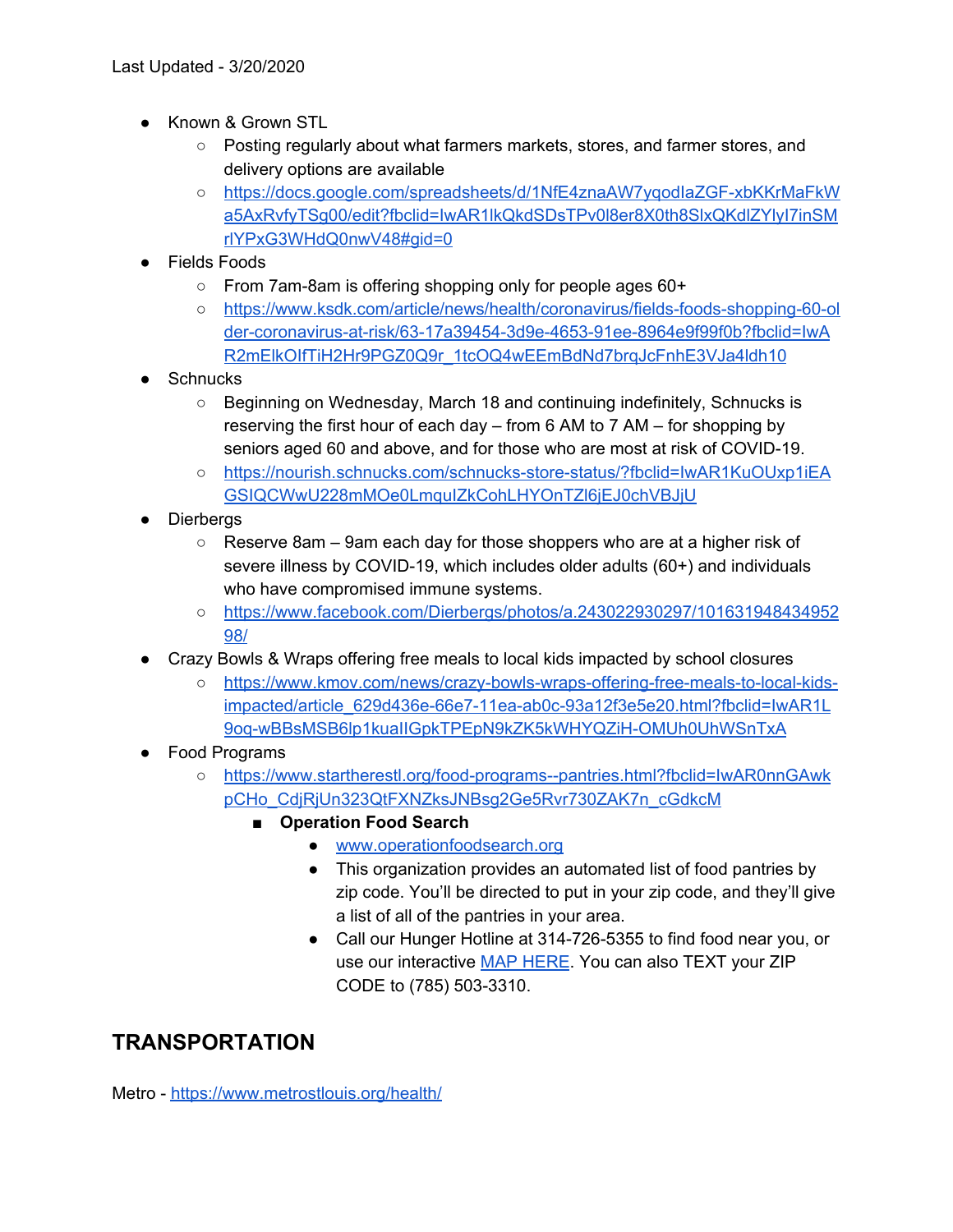#### 3/20/2020

**New MetroBus Boarding Procedure** – At this time, all MetroBus customers using a pass, Gateway Card, ticket or transfer will need to present their fare to the operator at the front door, and then board the bus via the rear door. Customers paying with cash or who require the use of a lift or bus kneeling will continue to use the front door to board their bus.

### <span id="page-10-0"></span>**EDUCATION**

### **COVID-19 Education Response Survey**

EdHubSTL and SKIP are wondering how organizations can be immediately helpful to the educational community. Help us identify gaps and needs for yourselves and/or the children and families you serve.

[https://docs.google.com/forms/d/e/1FAIpQLSeUYePiD6LivvOsgaflmgbd8kmvQEC1tiiuBjgpT1quL2i](https://docs.google.com/forms/d/e/1FAIpQLSeUYePiD6LivvOsgaflmgbd8kmvQEC1tiiuBjgpT1quL2i2HQ/viewform?fbclid=IwAR0UDs8HKuX4bKsjErXvI7gWJQQPsmFNnamyRz4eeCtRzltlpSZ0by6L4dw) [2HQ/viewform?fbclid=IwAR0UDs8HKuX4bKsjErXvI7gWJQQPsmFNnamyRz4eeCtRzltlpSZ0by6L4dw](https://docs.google.com/forms/d/e/1FAIpQLSeUYePiD6LivvOsgaflmgbd8kmvQEC1tiiuBjgpT1quL2i2HQ/viewform?fbclid=IwAR0UDs8HKuX4bKsjErXvI7gWJQQPsmFNnamyRz4eeCtRzltlpSZ0by6L4dw)

### **School District Offices & Updated Information**

East St. Louis School District 189 - <https://bit.ly/2Qlifkx> St. Louis Public School - <https://www.slps.org/CovidFAQs>

#### **ESL School District 189 - Chromebook Pick Up**

- East St. [Louis](https://www.facebook.com/estl189/?__tn__=K-R&eid=ARCz_Lq-Ed6k-xSfcuJqyGJprLOHBlhxDFcwooB-adPU0QxHGj8A_UBus1pgM3vgrGAhDm2WE2scBrCW&fref=mentions&__xts__%5B0%5D=68.ARD4RMeZqLPlaUMrMs0yOJNL-_y-PEpv6cGX8TVrBU2MPRbiZKl2uZ_BKRnhnZvRYKUPcx7V8b5XDaZq3ZfVdfinkc6q9rbEYVNjLL5bx0jOVtjIbXoMzLi1Q4EgBWoeD4nROTZqpue5LaRI1KV04JMDb5F1xS6heATvFg707t8q6H84_1zH_igtfAQw9Ywe3cph811-K2YeleH1BWL-veNGDPkpxuD1pE1mKhKDt8P1BT4aDKYldbncwgZPH-WqeJCrf9PUMXOMbMZ2PCZ9-7XzQ3R9kQhU7UgRlkl7SS5gZEm76uRLetvujxlCJ-SxCMEvAsmcaLqNwOpP1nRyi0Vs5k-3bG5Lui08qrHN3Jv2pOri-bAs6RoMvo8J6hcQZI_0APR61JKtALXc6pVbdh7vLD6gRB7HVYgCOYe-TeLrVYYI87Gq_M4XGI9eXJDbYzrkvZXtScLyZBLO1GcIZ65PEVZfDYwX92-GDe-ibhKn4qjg6fuZr94J-ib-5SuiIHbU25Q6PKgC8TkOx6ve0ebhPVV1MP_skA-x1pzMGqcxdwDk_8WSJZ_eU49nvOaGioCsx9-Z-tU5879j) Students of District 189, pick up your Chromebook that East St. Louis [School](https://www.facebook.com/estl189/?__tn__=K-R&eid=ARCz_Lq-Ed6k-xSfcuJqyGJprLOHBlhxDFcwooB-adPU0QxHGj8A_UBus1pgM3vgrGAhDm2WE2scBrCW&fref=mentions&__xts__%5B0%5D=68.ARD4RMeZqLPlaUMrMs0yOJNL-_y-PEpv6cGX8TVrBU2MPRbiZKl2uZ_BKRnhnZvRYKUPcx7V8b5XDaZq3ZfVdfinkc6q9rbEYVNjLL5bx0jOVtjIbXoMzLi1Q4EgBWoeD4nROTZqpue5LaRI1KV04JMDb5F1xS6heATvFg707t8q6H84_1zH_igtfAQw9Ywe3cph811-K2YeleH1BWL-veNGDPkpxuD1pE1mKhKDt8P1BT4aDKYldbncwgZPH-WqeJCrf9PUMXOMbMZ2PCZ9-7XzQ3R9kQhU7UgRlkl7SS5gZEm76uRLetvujxlCJ-SxCMEvAsmcaLqNwOpP1nRyi0Vs5k-3bG5Lui08qrHN3Jv2pOri-bAs6RoMvo8J6hcQZI_0APR61JKtALXc6pVbdh7vLD6gRB7HVYgCOYe-TeLrVYYI87Gq_M4XGI9eXJDbYzrkvZXtScLyZBLO1GcIZ65PEVZfDYwX92-GDe-ibhKn4qjg6fuZr94J-ib-5SuiIHbU25Q6PKgC8TkOx6ve0ebhPVV1MP_skA-x1pzMGqcxdwDk_8WSJZ_eU49nvOaGioCsx9-Z-tU5879j) District 189 will provide for students. More information below.
	- March 19 & 20, 2020 Chromebook Pickup Schedule (from the school your child attends):
	- Grades 1 & 2: Thurs or Fri 9-11am
	- Grades 3 & 4: Thurs or Fri Noon-2pm
	- Grades 5 at Avant & Bush: Thurs or Fri Noon-2pm
	- Grades 5 & 6 at Lincoln & Mason/Clark: Thurs or Fri 9-11am
	- Grades 7 & 8 at Lincoln & Mason/Clark: Thurs or Fri Noon-2pm
	- Grades 9 & 10 at Eastside: Fri 9-11am or Noon-2pm
	- Grades 11 & 12 at Eastside: Thurs 9-11am or Noon-2pm
	- Wyvetter Younge students (any grade): Thurs 9-11am or Noon-2pm OR Fri 9-11am or Noon-2pm
- **● [https://www.facebook.com/estl189/photos/a.1399571616983769/2527809664159953](https://www.facebook.com/estl189/photos/a.1399571616983769/2527809664159953/) [/](https://www.facebook.com/estl189/photos/a.1399571616983769/2527809664159953/)**

**ESL School District 189 Grab and Go Student Meals**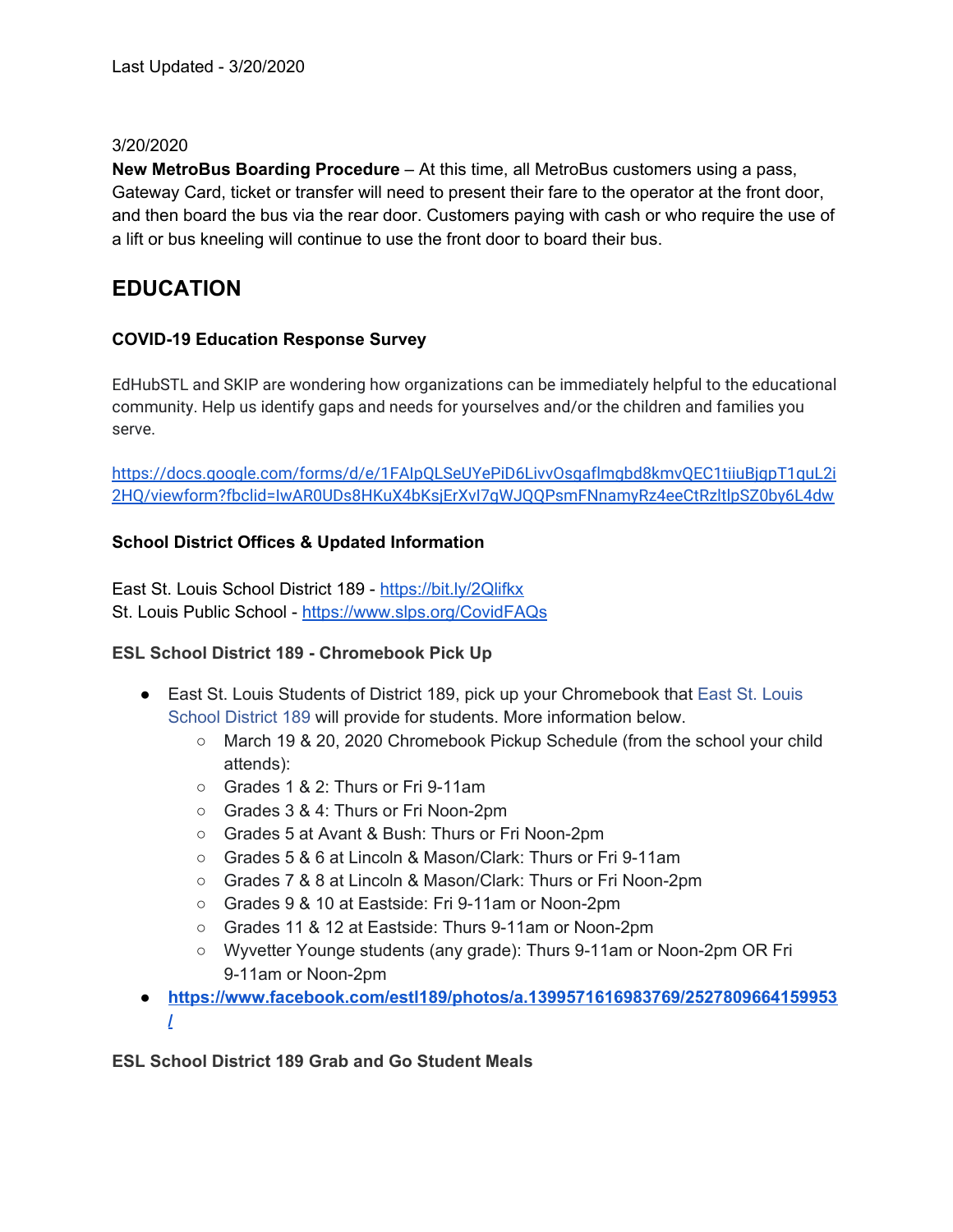Grab and go student meals will be provided during school closure. In order to limit large groups of people gathering, meals will be delivered in a new method. Details include:

- Meals will be provided daily Monday through Friday, beginning March 16, 2020. Meals will not be provided March 30-April 3 (Spring Break).
- Meals will only be available from 9:00am 11:00am at schools and participating centers.
- Meals will include one day of breakfast and lunch provided in one bag.
- Meals will be available for pick-up and taken home to eat.
- Meals can be picked up by students or their families. Parents/guardians may pick up to 4 meals at a time.
- Meals will be delivered via school bus to a number of locations in the area, including all schools, some bus stops and some after-school community centers. Brief bus stops for Grab and Go Meals include: Brief Bus Stop [Locations](https://www.estl189.com/cms/lib/IL02204655/Centricity/Domain/4/MEAL%20BUS%20STOPS.pdf) Centers (serving 9-11am) include:
	- All 10 schools
	- John DeShields Community Center: 1235 McCasland Avenue
	- Orr Weathers Community Center: 1400 East Broadway, Building 12
	- Griffin Center: 2630 Lincoln
	- Forest Village: 4313 Forest Blvd
	- Roosevelt Center: 1328 North 44th Street
	- Sinai Family Life Center: 1200 St. Louis Avenue
	- Mary Brown Center: 606 South 15th Street
	- Lessie Bates Davis Neighborhood House: 1200 North 13th Street
	- Christian Activity Center: 540 North 6th Street
	- Jackie Joyner Kersee Center: 101 Jackie Joyner Kersee Circle

### **School District 189 Student Support Text Helpline: 618-249-4443**

● District 189 Student Support Staff are only a text away during these stressful times. If students have social-emotional needs, staff can be reached at 618-249-4443.

### **St. Louis Public Schools Meals**

- Peabody Elementary will still host a food program during Spring Break (March 16-20). This is free for everyone under 19 years of age. The cost for adults 19 and over is \$1.
	- [https://www.facebook.com/stlpublicschools/photos/a.841355999241909/3136574](https://www.facebook.com/stlpublicschools/photos/a.841355999241909/3136574529720033/?type=3) [529720033/?type=3](https://www.facebook.com/stlpublicschools/photos/a.841355999241909/3136574529720033/?type=3)

### **St. Louis Public Schools**

● In partnership with the City of St. Louis Government and area charter schools, Saint Louis Public Schools (SLPS) and its food services vendor Southwest Foodservice Excellence (SFE) will provide free grab-and-go meals at 33 school sites throughout the city while the District is closed.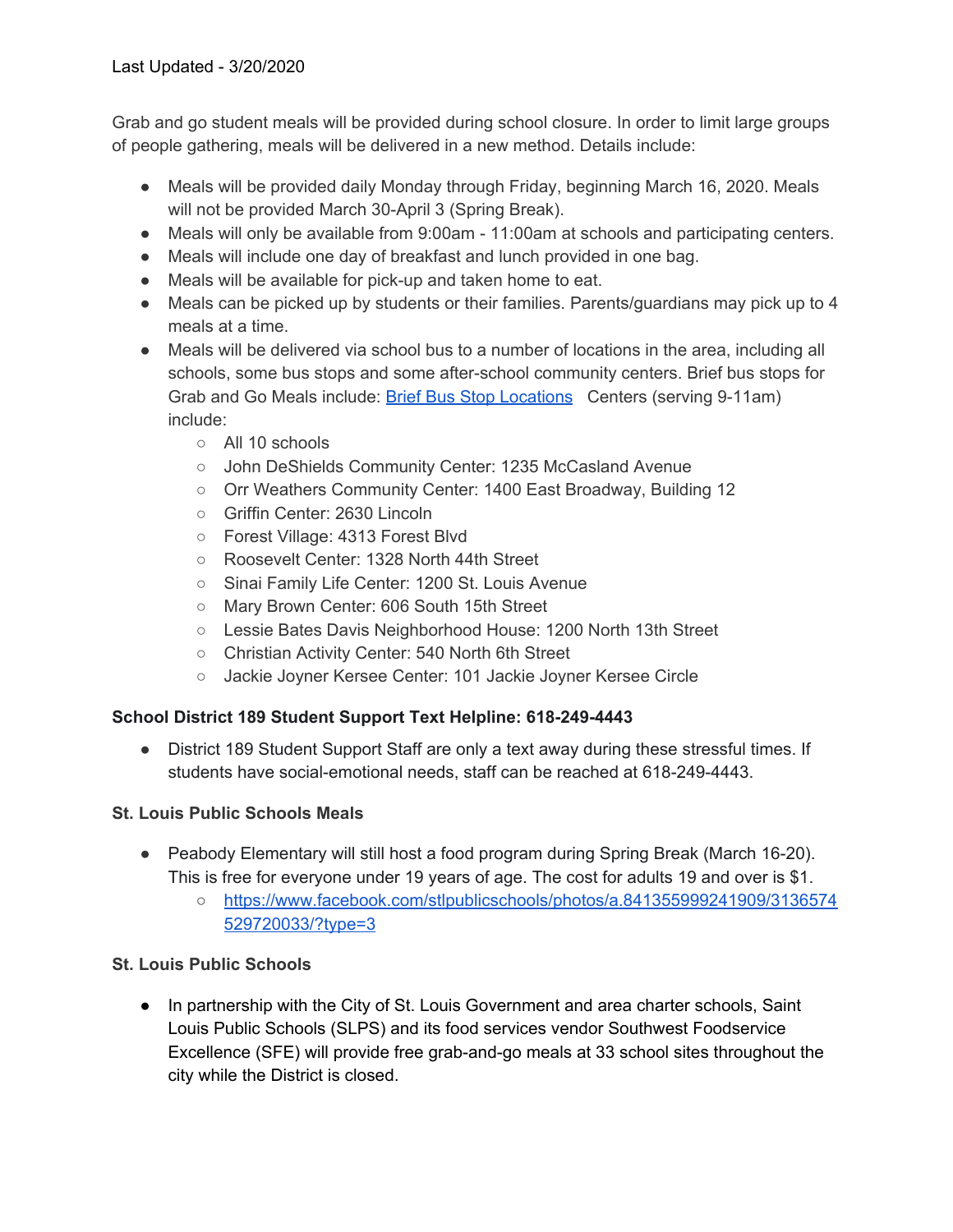- Serve meals free of charge for all St. Louis children 18 and younger from 8am to noon, Monday through Friday for the dates listed (most up until 4/3/2020). No student ID is required. Students must be present to receive the meal. Grab-and-go meals are available for students, but students cannot stay at the school to eat them because of social distancing guidance from state and local health agencies.
- For more information and an interactive map visit [www.slps.org/meals](http://www.slps.org/meals?fbclid=IwAR0kI4GWXgAqryjlvcGKa0CPJbjweORW5atm0aJeuRZTRvE4DJ7d9uxmXWw).

**More Information on where to pick up meals for kids in St. Louis region**

- All Our Kids
	- $\circ$  This site will serve as a collaborative effort to ensure all students in the St. The Louis region will continue to have access to healthy, nutritious meals.
	- [https://sites.google.com/rsdmo.org/allourkids/home?authuser=0&fbclid=IwAR2m](https://sites.google.com/rsdmo.org/allourkids/home?authuser=0&fbclid=IwAR2mGONP8dLEIqXFi-128l8TZjYcZSInZz8WfArZiUa-yubDjJq2j6Hsz-w) [GONP8dLEIqXFi-128l8TZjYcZSInZz8WfArZiUa-yubDjJq2j6Hsz-w](https://sites.google.com/rsdmo.org/allourkids/home?authuser=0&fbclid=IwAR2mGONP8dLEIqXFi-128l8TZjYcZSInZz8WfArZiUa-yubDjJq2j6Hsz-w)
- Belleville, IL
	- Project Compassion and Living The Word Church are working together to provide a free sack lunch for children in the Belleville area. Anyone who needs help may go to the Compassionate Cafe, located at 6611 West Main, Belleville. The meals are available March 16-March 20, 11 a.m.-2 p.m.
	- [https://www.facebook.com/projectcompassionnfp/photos/a.10151613127971980/](https://www.facebook.com/projectcompassionnfp/photos/a.10151613127971980/10159426133441980/?type=3) [10159426133441980/?type=3](https://www.facebook.com/projectcompassionnfp/photos/a.10151613127971980/10159426133441980/?type=3)

# <span id="page-12-0"></span>**FOR STUDENTS AND PARENTS**

- **VERY COMPREHENSIVE** There are many national resources that are mobilizing to help. **Parents/Teachers:** Check out this comprehensive compilation of free educational resources as you move forward into uncharted territory.
	- [http://www.amazingeducationalresources.com/?fbclid=IwAR199-AA8vk6a4qTUk](http://www.amazingeducationalresources.com/?fbclid=IwAR199-AA8vk6a4qTUk6GsYihoq11TBNdW85Zg4-GSDezEXLSy76ORdDtrZ8) [6GsYihoq11TBNdW85Zg4-GSDezEXLSy76ORdDtrZ8](http://www.amazingeducationalresources.com/?fbclid=IwAR199-AA8vk6a4qTUk6GsYihoq11TBNdW85Zg4-GSDezEXLSy76ORdDtrZ8)
- Coronavirus quarantine resources for parents and caregivers
	- [https://docs.google.com/document/d/1hOQrtB3ae-Vbc\\_roGNRiKUncXjViA61xW](https://docs.google.com/document/d/1hOQrtB3ae-Vbc_roGNRiKUncXjViA61xWQKbWWev5Bk/mobilebasic?fbclid=IwAR22RZWLtn-ZZcjbB9J1p5Rb12lFpPO5xceNr9u_-hexaI43qtikdPfjOKk) [QKbWWev5Bk/mobilebasic?fbclid=IwAR22RZWLtn-ZZcjbB9J1p5Rb12lFpPO5xc](https://docs.google.com/document/d/1hOQrtB3ae-Vbc_roGNRiKUncXjViA61xWQKbWWev5Bk/mobilebasic?fbclid=IwAR22RZWLtn-ZZcjbB9J1p5Rb12lFpPO5xceNr9u_-hexaI43qtikdPfjOKk) [eNr9u\\_-hexaI43qtikdPfjOKk](https://docs.google.com/document/d/1hOQrtB3ae-Vbc_roGNRiKUncXjViA61xWQKbWWev5Bk/mobilebasic?fbclid=IwAR22RZWLtn-ZZcjbB9J1p5Rb12lFpPO5xceNr9u_-hexaI43qtikdPfjOKk)
- Anti-Oppressive/Anti-Racist Home School Options During Quarantine
	- o [https://docs.google.com/document/d/1rBqt7UJ7U\\_8Nz0mnLgbRd3TsSgzoJ1gaw](https://docs.google.com/document/d/1rBqt7UJ7U_8Nz0mnLgbRd3TsSgzoJ1gawefZPCNNmAY/edit?fbclid=IwAR0jFunSncJIKguhpSyf4C6dfoKE3gssJHtXdlt5LF56Nj9uiHR85_NF8pc) [efZPCNNmAY/edit?fbclid=IwAR0jFunSncJIKguhpSyf4C6dfoKE3gssJHtXdlt5LF5](https://docs.google.com/document/d/1rBqt7UJ7U_8Nz0mnLgbRd3TsSgzoJ1gawefZPCNNmAY/edit?fbclid=IwAR0jFunSncJIKguhpSyf4C6dfoKE3gssJHtXdlt5LF56Nj9uiHR85_NF8pc) [6Nj9uiHR85\\_NF8pc](https://docs.google.com/document/d/1rBqt7UJ7U_8Nz0mnLgbRd3TsSgzoJ1gawefZPCNNmAY/edit?fbclid=IwAR0jFunSncJIKguhpSyf4C6dfoKE3gssJHtXdlt5LF56Nj9uiHR85_NF8pc)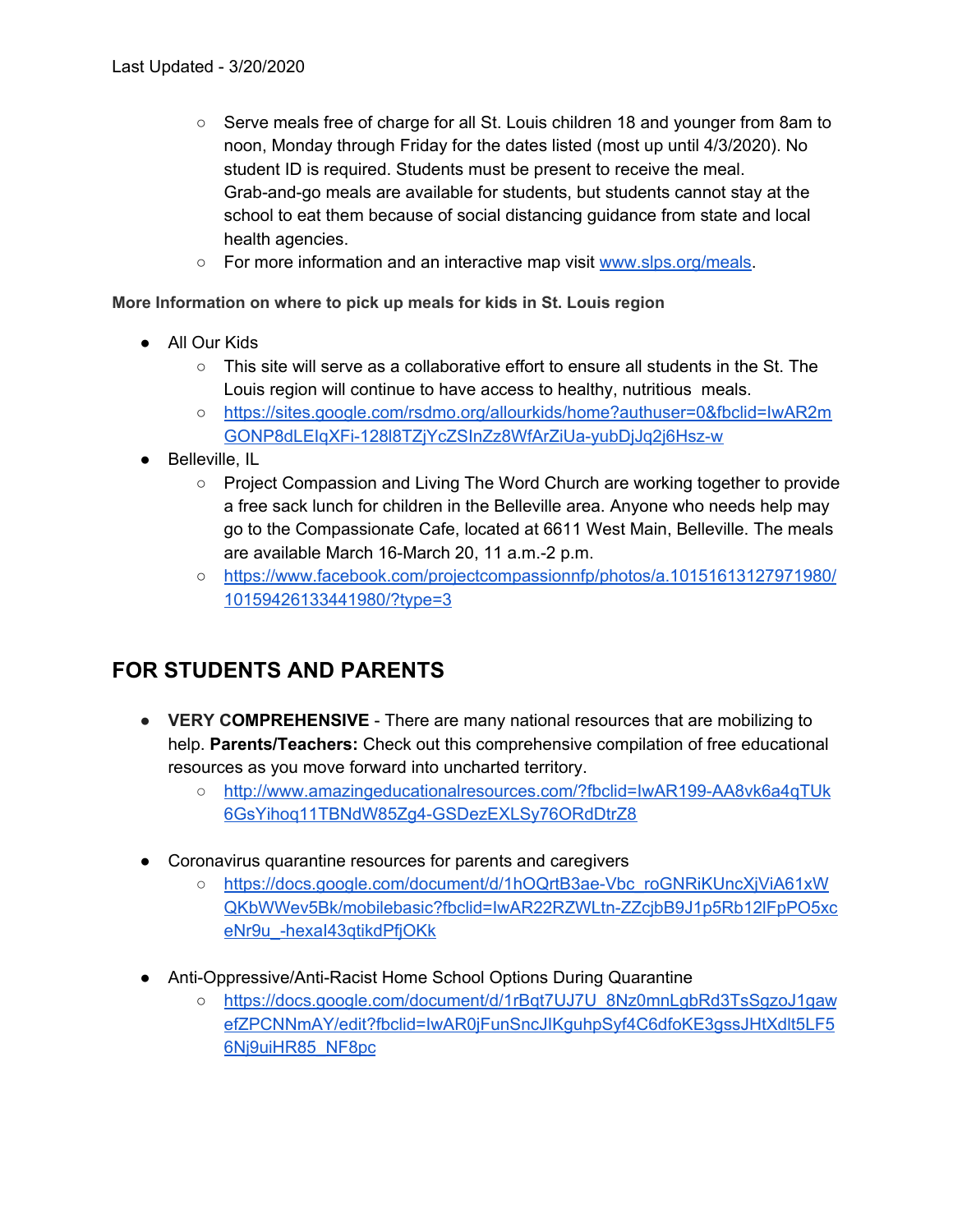- [Personalizable](https://drive.google.com/a/senatorgounardes.nyc/file/d/1UcRV8UGay_2hfxkAAsDC-AKRwwduB-eW/view?usp=sharing) schedule for each student family member. For example, you can input breakfast, lunch, dinner, outside time, online learning time, coloring time, workbook time etc... based on ages and assignments.
- Scholastic Learn at Home: day-by-day projects to keep kids reading, thinking, and growing. <https://classroommagazines.scholastic.com/support/learnathome.html>
- 450 Ivy League courses to take online now for FREE
	- [https://www.freecodecamp.org/news/ivy-league-free-online-courses-a0d7ae6758](https://www.freecodecamp.org/news/ivy-league-free-online-courses-a0d7ae675869/?fbclid=IwAR1DMZsZEQP7f9jaZFrx1yWofNIUuCFprhMAHeLUaiiF-8h1L5CTbWN2VH8) [69/?fbclid=IwAR1DMZsZEQP7f9jaZFrx1yWofNIUuCFprhMAHeLUaiiF-8h1L5CTb](https://www.freecodecamp.org/news/ivy-league-free-online-courses-a0d7ae675869/?fbclid=IwAR1DMZsZEQP7f9jaZFrx1yWofNIUuCFprhMAHeLUaiiF-8h1L5CTbWN2VH8) [WN2VH8](https://www.freecodecamp.org/news/ivy-league-free-online-courses-a0d7ae675869/?fbclid=IwAR1DMZsZEQP7f9jaZFrx1yWofNIUuCFprhMAHeLUaiiF-8h1L5CTbWN2VH8)
- Lesson Plans
	- [https://growing-minds.org/lesson-plans-landing-page/?fbclid=IwAR3WKVEo-GR1](https://growing-minds.org/lesson-plans-landing-page/?fbclid=IwAR3WKVEo-GR1WmEytd7v7o-NfOE8cX2n7F5ahCJhhh10FFWcmAohFK-eKO4) [WmEytd7v7o-NfOE8cX2n7F5ahCJhhh10FFWcmAohFK-eKO4](https://growing-minds.org/lesson-plans-landing-page/?fbclid=IwAR3WKVEo-GR1WmEytd7v7o-NfOE8cX2n7F5ahCJhhh10FFWcmAohFK-eKO4)
- General online learning tools -
	- <https://www.khanacademy.org/>
	- <https://ed.ted.com/>
	- <https://www.funbrain.com/>
	- <http://whyville.net/smmk/nice>
	- <https://kids.nationalgeographic.com/>
	- <https://code.org/learn>
	- <http://www.amazingeducationalresources.com/>
- Tips for talking to your kids about coronavirus:
	- NPR [Comic](https://www.npr.org/sections/goatsandsoda/2020/02/28/809580453/just-for-kids-a-comic-exploring-the-new-coronavirus) for Kids
	- [https://www.parkslopeparents.com/Newsflash/coping-coronavirus.html?ceid=895](https://www.parkslopeparents.com/Newsflash/coping-coronavirus.html?ceid=8956466&emci=80a3c6d1-5d65-ea11-a94c-00155d03b5dd&emdi=b7529a39-6165-ea11-a94c-00155d03b5dd) [6466&emci=80a3c6d1-5d65-ea11-a94c-00155d03b5dd&emdi=b7529a39-6165-e](https://www.parkslopeparents.com/Newsflash/coping-coronavirus.html?ceid=8956466&emci=80a3c6d1-5d65-ea11-a94c-00155d03b5dd&emdi=b7529a39-6165-ea11-a94c-00155d03b5dd) [a11-a94c-00155d03b5dd](https://www.parkslopeparents.com/Newsflash/coping-coronavirus.html?ceid=8956466&emci=80a3c6d1-5d65-ea11-a94c-00155d03b5dd&emdi=b7529a39-6165-ea11-a94c-00155d03b5dd)
	- [https://www.nasponline.org/resources-and-publications/resources-and-podcasts/](https://www.nasponline.org/resources-and-publications/resources-and-podcasts/school-climate-safety-and-crisis/health-crisis-resources/talking-to-children-about-covid-19-(coronavirus)-a-parent-resource) [school-climate-safety-and-crisis/health-crisis-resources/talking-to-children-about](https://www.nasponline.org/resources-and-publications/resources-and-podcasts/school-climate-safety-and-crisis/health-crisis-resources/talking-to-children-about-covid-19-(coronavirus)-a-parent-resource)[covid-19-\(coronavirus\)-a-parent-resource](https://www.nasponline.org/resources-and-publications/resources-and-podcasts/school-climate-safety-and-crisis/health-crisis-resources/talking-to-children-about-covid-19-(coronavirus)-a-parent-resource)

### **FOR TEACHERS**

- Distance learning tricks and tips for teachers:
	- [https://www.microsoft.com/en-us/microsoft-365/blog/2020/03/11/helping-teachers](https://www.microsoft.com/en-us/microsoft-365/blog/2020/03/11/helping-teachers-students-switch-remote-learning/) [-students-switch-remote-learning/](https://www.microsoft.com/en-us/microsoft-365/blog/2020/03/11/helping-teachers-students-switch-remote-learning/)
- Free 30 day trial membership for teachers to ixl online learning:
	- <https://www.ixl.com/membership/teachers/trial>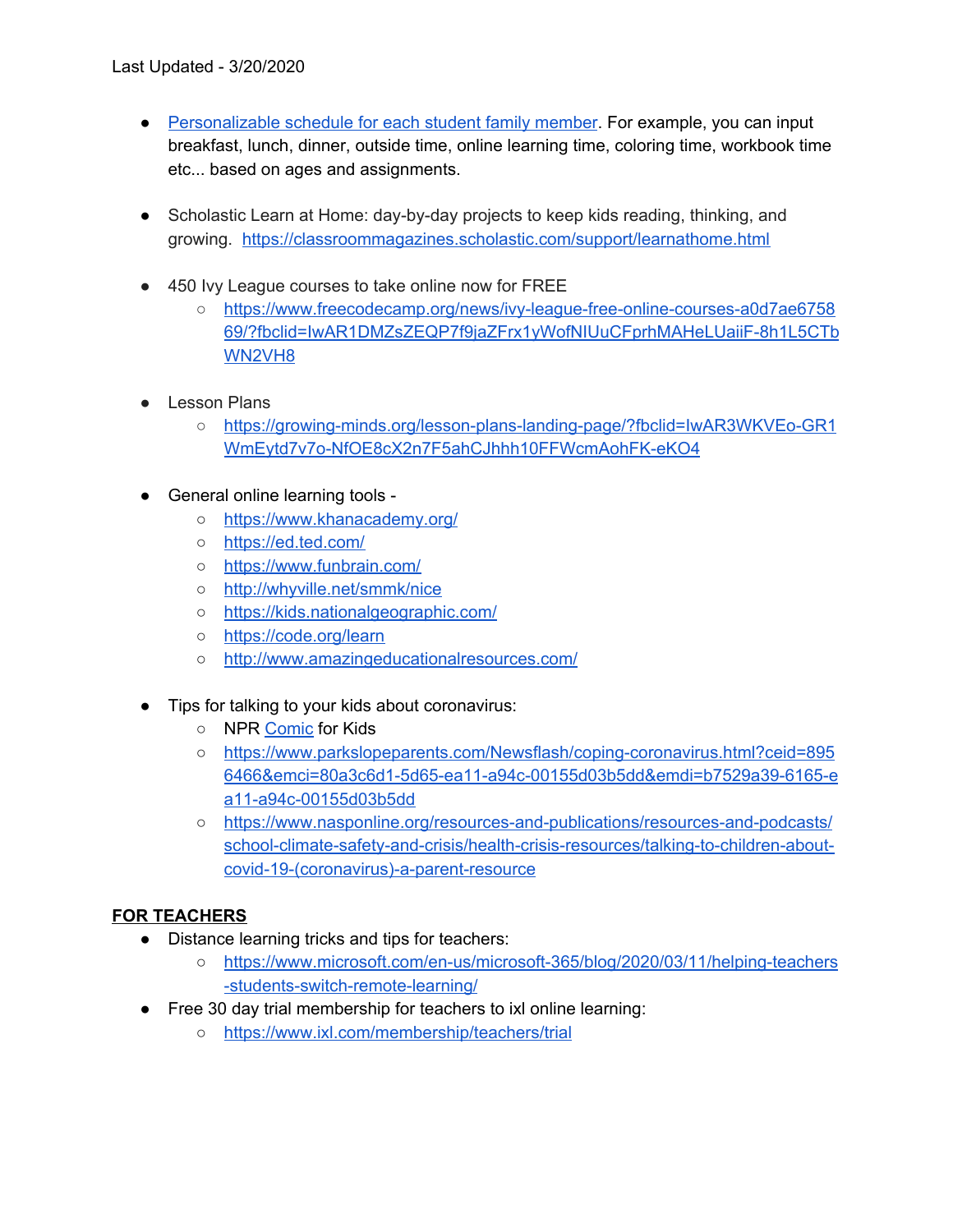# <span id="page-14-0"></span>**INTERNET ACCESS FOR LOW-INCOME FAMILIES**

- Spectrum call 1-844-488-8398
	- More Information [https://www.businessinsider.com/coronavirus-free-spectrum-internet-wifi-offer-stu](https://www.businessinsider.com/coronavirus-free-spectrum-internet-wifi-offer-student-households-promotion-2020-3) [dent-households-promotion-2020-3](https://www.businessinsider.com/coronavirus-free-spectrum-internet-wifi-offer-student-households-promotion-2020-3)
- Comcast/Xfinity call 1-800-934-6489
	- More Information <https://corporate.comcast.com/covid-19>
- Open-source document to track all the updated COVID19 offers made by Internet Service Providers across the nation.
	- [bit.ly/digcltisp](https://nam05.safelinks.protection.outlook.com/?url=http%3A%2F%2Fbit.ly%2Fdigcltisp&data=02%7C01%7CGrace.Kyung%40urbanstrategiesinc.org%7Cf5583dc756c74a7fc75608d7ca7f04f4%7C6da2832e50ec45778e4645c67ea4c402%7C0%7C0%7C637200519212113547&sdata=U6EZpA%2FyKINgPPwn3DeCwSXxBogDq6jgyGd28HT5cJs%3D&reserved=0)

# <span id="page-14-1"></span>**RENT**

\*assistance is not guaranteed.

- United Way
	- $0$  2-1-1
- Employment Connections
	- 314-333-5627
	- <https://www.employmentstl.org/>
- Urban League
	- <https://www.ulstl.com/>
	- St. Louis City
		- 935 N. Vandeventer
		- St. Louis, MO 63108
		- (314) 615-3642
	- St. Louis County
		- 8960 Jennings Station Rd.
		- Jennings, MO 63136
		- (314) 388-9840
	- St. Clair County Division
		- 10220 Lincoln
		- Fairview Heights, IL 62208
		- (618) 274-1150
- Salvation Army
	- Funds based on zip code
	- $\circ$  314-646-3000
	- <http://stlouis.satruck.org/>

# <span id="page-14-2"></span>**DOMESTIC VIOLENCE**

● If you are concerned about being quarantined in an unsafe home situation or need help, all DV shelter resources are generally available on: [domesticshelters.org](https://www.domesticshelters.org/?fbclid=IwAR3OlDY-FZfEdC9i4koF4EJRFKfDur8z7FCd4nDLDIQ_p2wd55sI8GZwzgg)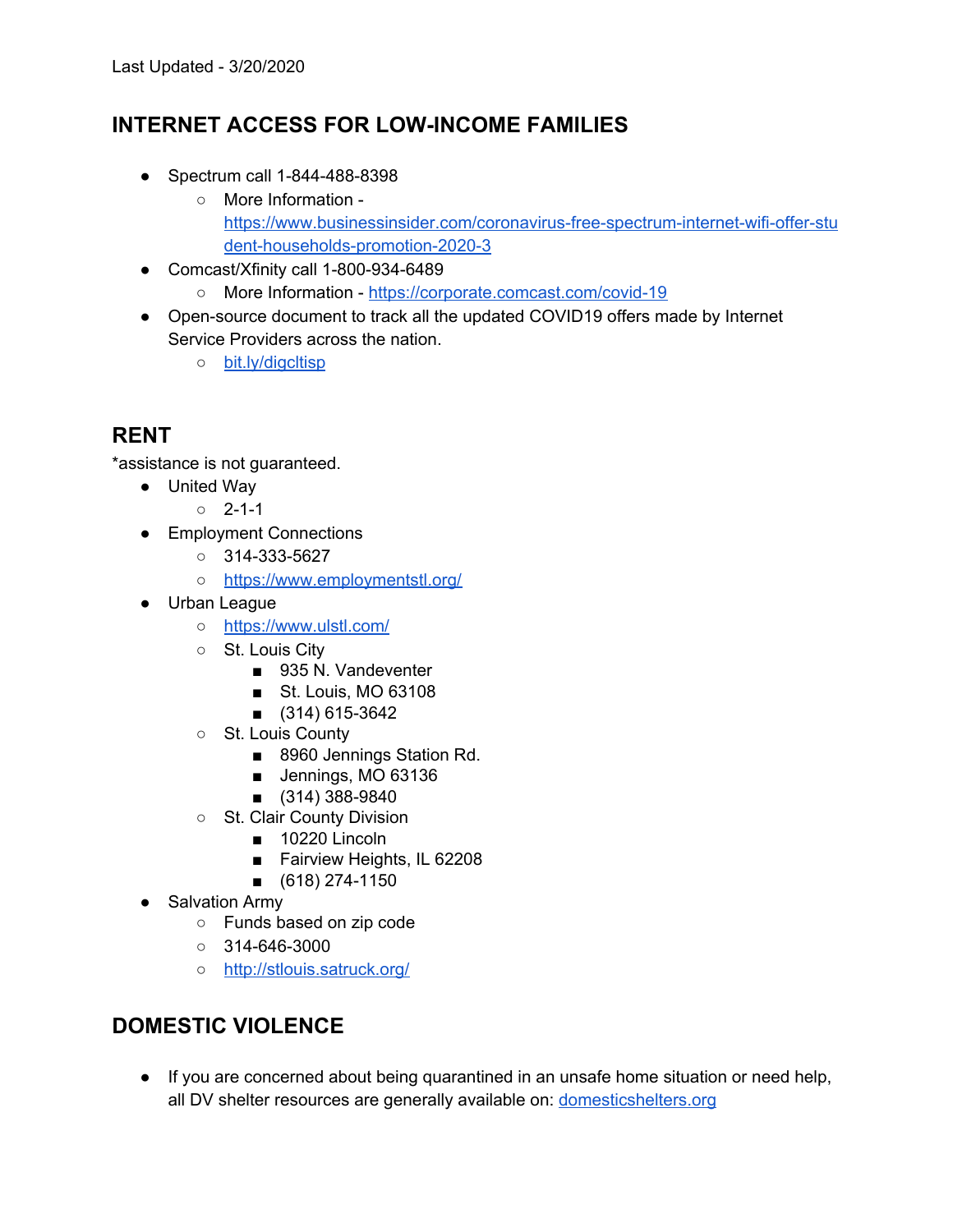- The National Domestic Violence Hotline is also available 24/7 at 1-800-799-7233 (SAFE) or 1-800-787-3223 (TTY)
- Safe Connections
	- Hotline at 314-531-2003
	- <https://safeconnections.org/>
- Violence Prevention Center
	- 618-235-0892
	- <https://www.belleville.net/528/Violence-Prevention-Center>

# <span id="page-15-0"></span>**SELF-CARE**

- Toolkit Support for Anxiety/Stress from impact of COVID-19
	- <https://www.virusanxiety.com/>
- St. Louis Public Library
	- Sign up for an eCard and get instant access to the digital collection!
	- <https://www.slpl.org/ecard/>
- Music
	- Free Calming Playlist from NPR
		- [https://www.npr.org/2020/03/13/815457669/isle-of-calm-stream-6-hours-o](https://www.npr.org/2020/03/13/815457669/isle-of-calm-stream-6-hours-of-soothing-music?fbclid=IwAR3bKNJNhZ2RKiY0Vy1pwmRYQmtwyxVtisJNJNnqFhUq31To7GS4KuqZgwo) [f-soothing-music?fbclid=IwAR3bKNJNhZ2RKiY0Vy1pwmRYQmtwyxVtisJ](https://www.npr.org/2020/03/13/815457669/isle-of-calm-stream-6-hours-of-soothing-music?fbclid=IwAR3bKNJNhZ2RKiY0Vy1pwmRYQmtwyxVtisJNJNnqFhUq31To7GS4KuqZgwo) [NJNnqFhUq31To7GS4KuqZgwo](https://www.npr.org/2020/03/13/815457669/isle-of-calm-stream-6-hours-of-soothing-music?fbclid=IwAR3bKNJNhZ2RKiY0Vy1pwmRYQmtwyxVtisJNJNnqFhUq31To7GS4KuqZgwo)
- Exercise
	- Down Dog -Yoga for Beginners, HIIT, Barre, and 7 Minute Workout completely free until April 1st.
		- [https://www.downdogapp.com/?fbclid=IwAR2sVjxTWNFiy65NIqlhY-e9x6z](https://www.downdogapp.com/?fbclid=IwAR2sVjxTWNFiy65NIqlhY-e9x6zn-Ng3OjbgQHAsI7MMP4XV9lVH0ampQ8E) [n-Ng3OjbgQHAsI7MMP4XV9lVH0ampQ8E](https://www.downdogapp.com/?fbclid=IwAR2sVjxTWNFiy65NIqlhY-e9x6zn-Ng3OjbgQHAsI7MMP4XV9lVH0ampQ8E)
	- CorePower Yoga Offers Free Online Classes
		- [https://303magazine.com/2020/03/core-power-yoga-online/?fbclid=IwAR2](https://303magazine.com/2020/03/core-power-yoga-online/?fbclid=IwAR294L7ZTlHu1hwOyjy9S2TWoyuEoNzK37TGqwOqbw_dmJBaUhgHYdgSSjk) [94L7ZTlHu1hwOyjy9S2TWoyuEoNzK37TGqwOqbw\\_dmJBaUhgHYdgSS](https://303magazine.com/2020/03/core-power-yoga-online/?fbclid=IwAR294L7ZTlHu1hwOyjy9S2TWoyuEoNzK37TGqwOqbw_dmJBaUhgHYdgSSjk) [jk](https://303magazine.com/2020/03/core-power-yoga-online/?fbclid=IwAR294L7ZTlHu1hwOyjy9S2TWoyuEoNzK37TGqwOqbw_dmJBaUhgHYdgSSjk)
	- Peloton
		- Offering new users a 90-day trial of its subscription workout app as more gyms shut down in response to the coronavirus pandemic.
		- [https://www.usatoday.com/story/money/2020/03/17/coronavirus-peloton-o](https://www.usatoday.com/story/money/2020/03/17/coronavirus-peloton-offers-free-90-day-trial-home-fitness-app/5067236002/) [ffers-free-90-day-trial-home-fitness-app/5067236002/](https://www.usatoday.com/story/money/2020/03/17/coronavirus-peloton-offers-free-90-day-trial-home-fitness-app/5067236002/)
- Mediation
	- Headspace
		- Offering all US healthcare professionals, who work in public health settings, free access to Headspace Plus through 2020.
		- <https://www.headspace.com/health-covid-19>
- Online Therapy
	- Talk Space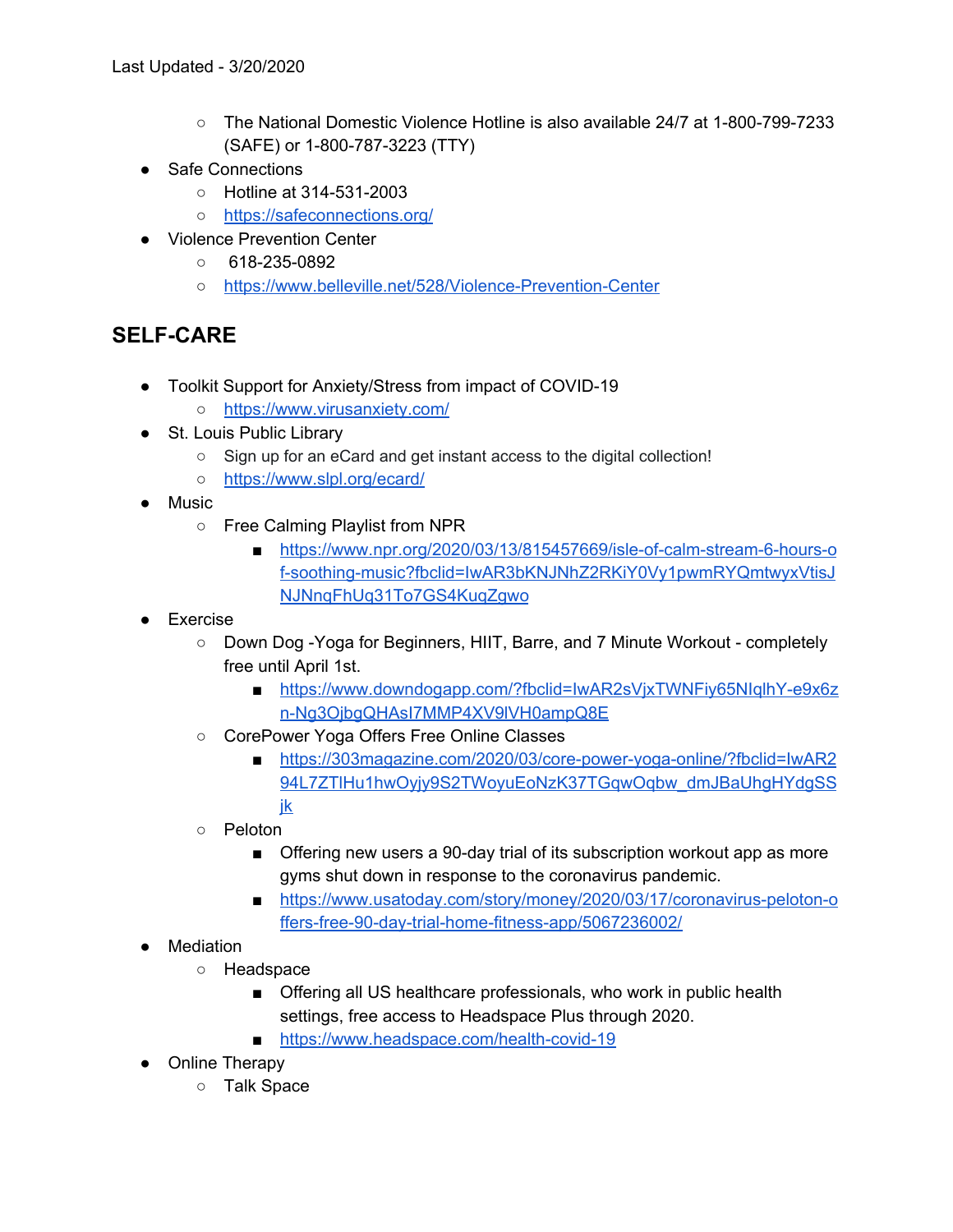- <https://www.talkspace.com/>
- Better Help
	- <https://www.betterhelp.com/>
- Entertainment
	- Lunch Doodles with Mo Willems
		- [https://www.kennedy-center.org/education/mo-willems?fbclid=IwAR309zl](https://www.kennedy-center.org/education/mo-willems?fbclid=IwAR309zlENytP9RfTDZB8LeuRnCJAc0ZPn5ZPsa5ZU2X5izcFoiku0Y4-sdM) [ENytP9RfTDZB8LeuRnCJAc0ZPn5ZPsa5ZU2X5izcFoiku0Y4-sdM](https://www.kennedy-center.org/education/mo-willems?fbclid=IwAR309zlENytP9RfTDZB8LeuRnCJAc0ZPn5ZPsa5ZU2X5izcFoiku0Y4-sdM)

# <span id="page-16-0"></span>**COVID-19 MULTI-LANGUAGE SUPPORT**

- Information available in 15 languages from King County in Washington
	- [https://www.kingcounty.gov/depts/health/communicable-diseases/disease-control](https://www.kingcounty.gov/depts/health/communicable-diseases/disease-control/novel-coronavirus.aspx?fbclid=IwAR0J0kL3m-gXdhDmspPCP49M7lC31ZryWL3i_B3IAloUU5ecLBNLyailgxw) [/novel-coronavirus.aspx?fbclid=IwAR0J0kL3m-gXdhDmspPCP49M7lC31ZryWL3](https://www.kingcounty.gov/depts/health/communicable-diseases/disease-control/novel-coronavirus.aspx?fbclid=IwAR0J0kL3m-gXdhDmspPCP49M7lC31ZryWL3i_B3IAloUU5ecLBNLyailgxw) [i\\_B3IAloUU5ecLBNLyailgxw](https://www.kingcounty.gov/depts/health/communicable-diseases/disease-control/novel-coronavirus.aspx?fbclid=IwAR0J0kL3m-gXdhDmspPCP49M7lC31ZryWL3i_B3IAloUU5ecLBNLyailgxw)
- Multiple Languages (from the IRC)
	- [https://mcusercontent.com/e46bc2a137f8fc2ebfa85179c/files/98f93134-519e-438](https://mcusercontent.com/e46bc2a137f8fc2ebfa85179c/files/98f93134-519e-4387-8fe9-9b76d141a598/24_x_36_Poster_COVID_19_Dari_Farsi_Tigrinya.pdf) [7-8fe9-9b76d141a598/24\\_x\\_36\\_Poster\\_COVID\\_19\\_Dari\\_Farsi\\_Tigrinya.pdf](https://mcusercontent.com/e46bc2a137f8fc2ebfa85179c/files/98f93134-519e-4387-8fe9-9b76d141a598/24_x_36_Poster_COVID_19_Dari_Farsi_Tigrinya.pdf)
- Health information in Spanish
	- CDC (Spanish)
		- <https://www.cdc.gov/coronavirus/2019-ncov/index-sp.html>
	- AAP Healthychildren.org (Spanish)
		- [https://www.healthychildren.org/spanish/health-issues/conditions/chest-lu](https://www.healthychildren.org/spanish/health-issues/conditions/chest-lungs/paginas/2019-novel-coronavirus.aspx) [ngs/paginas/2019-novel-coronavirus.aspx](https://www.healthychildren.org/spanish/health-issues/conditions/chest-lungs/paginas/2019-novel-coronavirus.aspx)

# <span id="page-16-1"></span>**ADVOCACY OPPORTUNITY**

- Public charge information/chilling effect:
	- Many families are extremely concerned about participating in public programs to keep families safe and healthy. Most families are not eligible for the services that are included in the Public Charge regulation and can safely participate in services that are offered. Remember that use of WIC, school lunches/summer feeding programs, food pantries, etc, are not included for public charge. The Protecting Immigrant Families campaign has a lot of information participation in public programs, available in MANY languages
	- <https://protectingimmigrantfamilies.org/know-your-rights/>
- Mutual Aid and Advocacy [Resources](https://docs.google.com/document/d/1dpMzMzsA83jbVEXS8m7QKOtK4nj6gIUk1U1t6P4wShY/edit?fbclid=IwAR2AAxtC-PRDQc1mUmX3yNTT7wsgCLjGBbjUVpK578owu3_hecKcfAkATfE) Google Doc
- Coronavirus Syllabus
	- [https://docs.google.com/document/d/1dTkJmhWQ8NcxhmjeLp6ybT1\\_YOPhFLx9](https://docs.google.com/document/d/1dTkJmhWQ8NcxhmjeLp6ybT1_YOPhFLx9hZ43j1S7DjE/edit?fbclid=IwAR2G_J3nZzpquMrrMRuyFmTf2rSFlg-NCYXrxgfuIvgFEhwYzU2bDZMmp_M) [hZ43j1S7DjE/edit?fbclid=IwAR2G\\_J3nZzpquMrrMRuyFmTf2rSFlg-NCYXrxgfuIvg](https://docs.google.com/document/d/1dTkJmhWQ8NcxhmjeLp6ybT1_YOPhFLx9hZ43j1S7DjE/edit?fbclid=IwAR2G_J3nZzpquMrrMRuyFmTf2rSFlg-NCYXrxgfuIvgFEhwYzU2bDZMmp_M) [FEhwYzU2bDZMmp\\_M](https://docs.google.com/document/d/1dTkJmhWQ8NcxhmjeLp6ybT1_YOPhFLx9hZ43j1S7DjE/edit?fbclid=IwAR2G_J3nZzpquMrrMRuyFmTf2rSFlg-NCYXrxgfuIvgFEhwYzU2bDZMmp_M)